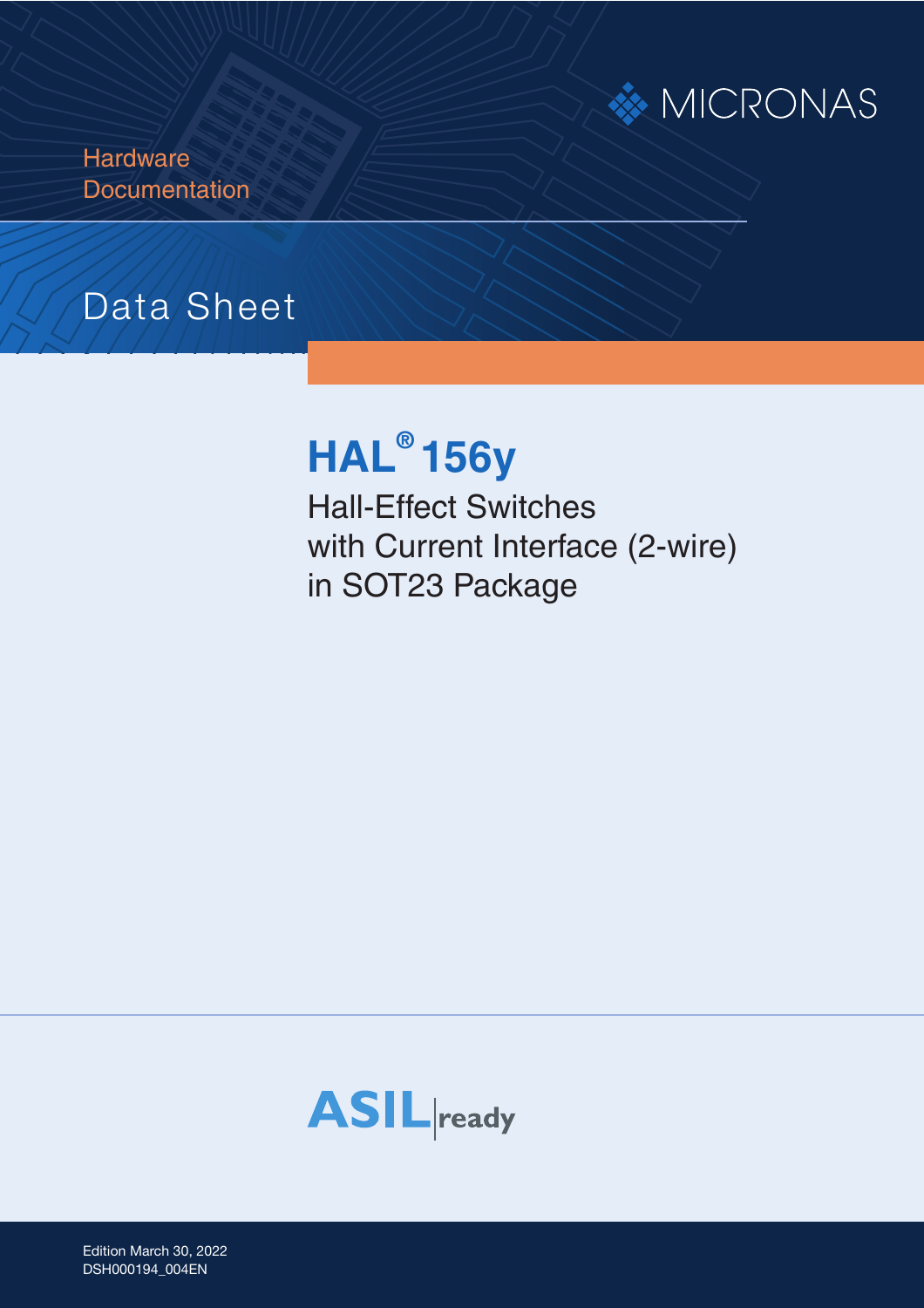### **Copyright, Warranty, and Limitation of Liability**

The information and data contained in this document are believed to be accurate and reliable. The software and proprietary information contained therein may be protected by copyright, patent, trademark and/or other intellectual property rights of TDK-Micronas. All rights not expressly granted remain reserved by TDK-Micronas.

TDK-Micronas assumes no liability for errors and gives no warranty representation or guarantee regarding the suitability of its products for any particular purpose due to these specifications.

By this publication, TDK-Micronas does not assume responsibility for patent infringements or other rights of third parties which may result from its use. Commercial conditions, product availability and delivery are exclusively subject to the respective order confirmation.

Any information and data which may be provided in the document can and do vary in different applications, and actual performance may vary over time.

All operating parameters must be validated for each customer application by customers' technical experts. Any mention of target applications for our products is made without a claim for fit for purpose as this has to be checked at system level.

Any new issue of this document invalidates previous issues. TDK-Micronas reserves the right to review this document and to make changes to the document's content at any time without obligation to notify any person or entity of such revision or changes. For further advice please contact us directly.

Do not use our products in life-supporting systems, military, aviation, or aerospace applications! Unless explicitly agreed to otherwise in writing between the parties, TDK-Micronas' products are not designed, intended or authorized for use as components in systems intended for surgical implants into the body, or other applications intended to support or sustain life, or for any other application in which the failure of the product could create a situation where personal injury or death could occur.

No part of this publication may be reproduced, photocopied, stored on a retrieval system or transmitted without the express written consent of TDK-Micronas.

#### **TDK-Micronas Trademarks**

– HAL

#### **Third-Party Trademarks**

All other brand and product names or company names may be trademarks of their respective companies.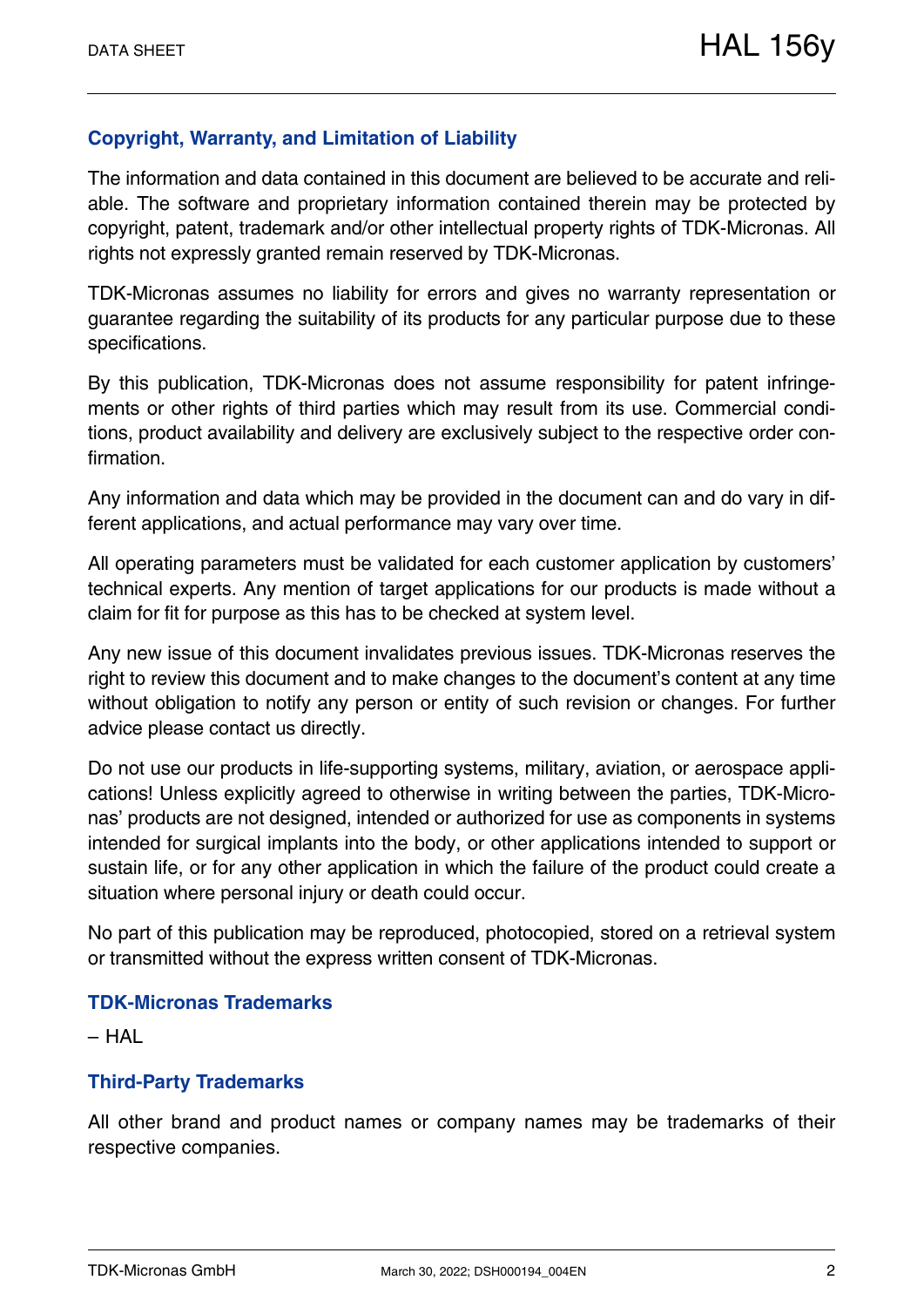#### **Contents**

| Page | <b>Section</b> | Title                                                                    |
|------|----------------|--------------------------------------------------------------------------|
| 4    | 1.             | <b>Introduction</b>                                                      |
| 5    | 1.1.           | Features of HAL 156y                                                     |
| 6    | 2.             | <b>Ordering Information</b>                                              |
| 6    | 2.1.           | Device-Specific Ordering Codes                                           |
| 8    | 3.             | <b>Functional Description of HAL 156y</b>                                |
| 9    | 3.1.           | Functional Safety According to ISO 26262                                 |
| 9    | 3.1.1.         | <b>Diagnostic Features</b>                                               |
| 10   | 4.             | <b>Specifications</b>                                                    |
| 10   | 4.1.           | <b>Outline Dimensions</b>                                                |
| 12   | 4.2.           | Soldering, Welding and Assembly                                          |
| 12   | 4.2.1.         | SOT23 Footprint for Reflow and Wave Soldering                            |
| 13   | 4.3.           | Pin Connections (from Top Side, example HAL 1564) and Short Descriptions |
| 14   | 4.4.           | Dimension and Position of Sensitive Area                                 |
| 14   | 4.5.           | <b>Absolute Maximum Ratings</b>                                          |
| 15   | 4.6.           | ESD and Latch-up                                                         |
| 15   | 4.7.           | Storage and Shelf Life                                                   |
| 15   | 4.8.           | <b>Recommended Operating Conditions</b>                                  |
| 16   | 4.9.           | <b>Electrical Characteristics</b>                                        |
| 18   | 4.10.          | HAL 1561 Magnetic Characteristics                                        |
| 20   | 4.11.          | HAL 1562 Magnetic Characteristics                                        |
| 22   | 4.12.          | HAL 1563 Magnetic Characteristics                                        |
| 24   | 4.13.          | HAL 1564 Magnetic Characteristics                                        |
| 26   | 4.14.          | HAL 1565 Magnetic Characteristics                                        |
| 28   | 4.15.          | HAL 1566 Magnetic Characteristics                                        |
| 30   | 5.             | <b>Application Notes</b>                                                 |
| 30   | 5.1.           | <b>Application Circuits</b>                                              |
| 31   | 5.1.1.         | ESD System Level Application Circuit (ISO10605-2008)                     |
| 32   | 5.2.           | <b>Ambient Temperature</b>                                               |
| 33   | 5.3.           | Start-Up Behavior                                                        |
| 33   | 5.4.           | <b>EMC and ESD</b>                                                       |
| 34   | 6.             | <b>Document History</b>                                                  |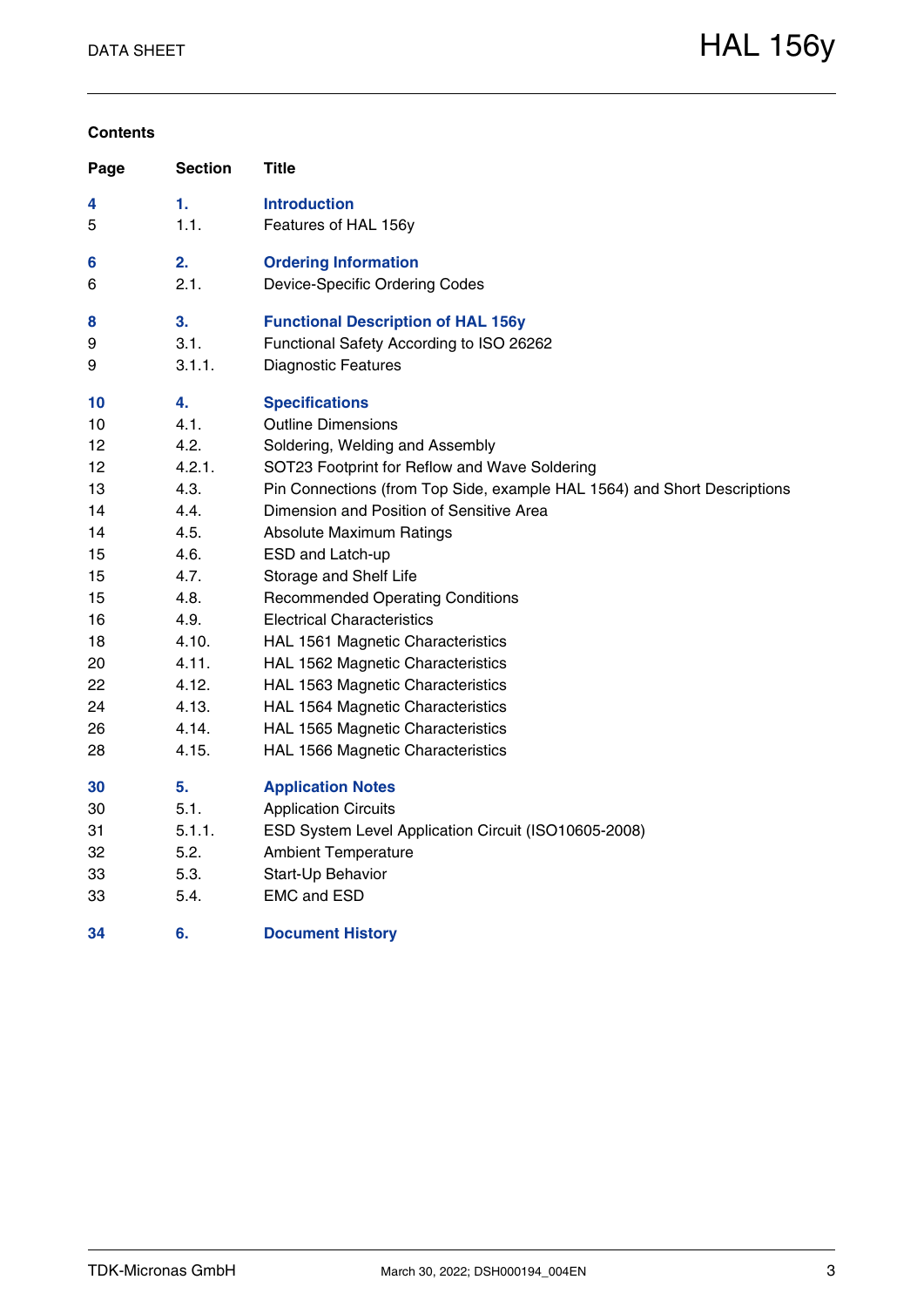#### **[Hall-Effect Switches with Current Interface \(2-wire\) in SOT23 Package](#page--1-1)**

**Release Note: Revision bars indicate significant changes to the previous edition.**

## <span id="page-3-0"></span>**1. Introduction**

The HAL 156y Hall-switch family members produced in CMOS technology as 2-wire devices with current interface include a temperature-compensated Hall plate with active offset compensation, a comparator, and a current source.

The comparator compares the actual magnetic flux through the Hall plate (Hall voltage) with the fixed reference values (switching points). Accordingly the current source is switched on or off.

The active offset compensation leads to constant magnetic characteristics over supply voltage and temperature range. In addition, the magnetic parameters are robust against mechanical stress effects.

The sensors are designed for industrial and automotive applications and operate with supply voltages from 3 V to 24 V in the junction temperature range from  $-40$  °C up to  $170 °C$ .

HAL 156y is available in a JEDEC TO236-compliant SMD-package 3-lead SOT23.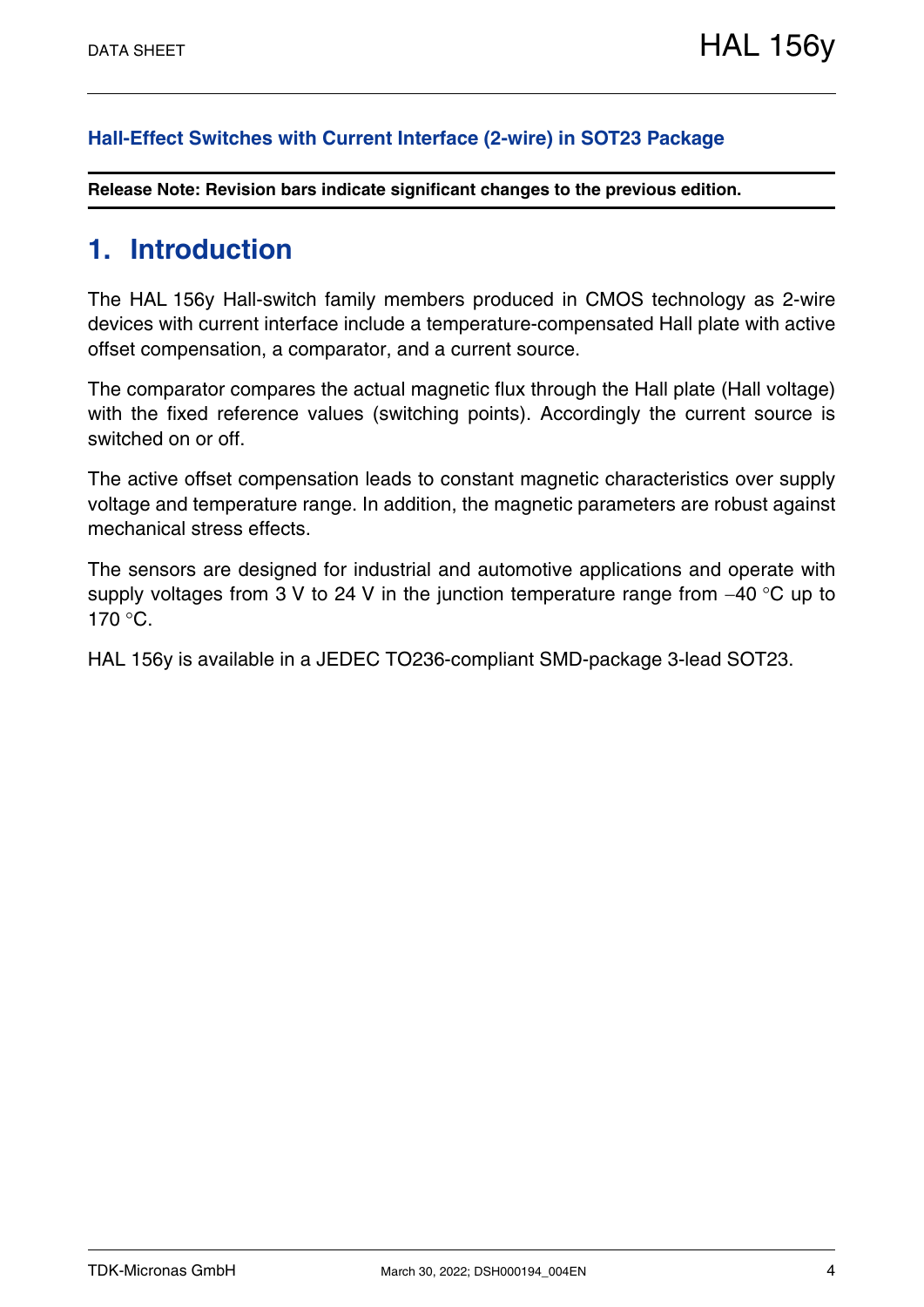## <span id="page-4-0"></span>**1.1. Features of HAL 156y**

- SOT23-3L JEDEC TO236-compliant package
- ISO 26262 compliant as ASIL B ready device
	- Current interface
	- Operates from 3 V to 24 V supply voltage
	- Overvoltage protection capability up to 40 V
	- $-$  Reverse-voltage protected VSUP-pin  $(-18 V)$
	- High ESD performance up to  $\pm 8$  kV (HBM)
	- Thermal shutdown
	- Sample frequency of 500 kHz, 2 µs output refresh time
	- Operates with static and dynamic magnetic fields up to 12 kHz
	- High resistance to mechanical stress by active offset compensation
	- Constant switching points over a wide supply voltage and temperature range
	- Wide junction temperature range from  $-40$  °C to 170 °C
	- Built-in temperature coefficient
	- Optimized for applications in extreme automotive and industrial environments
	- Qualified according to AEC-Q100 test standard for automotive electronics industry to provide high-quality performance
	- Robust EMC performance, corresponding to different standards, such as ISO 7637, ISO 16750, IEC 61967, ISO 11452, and ISO 62132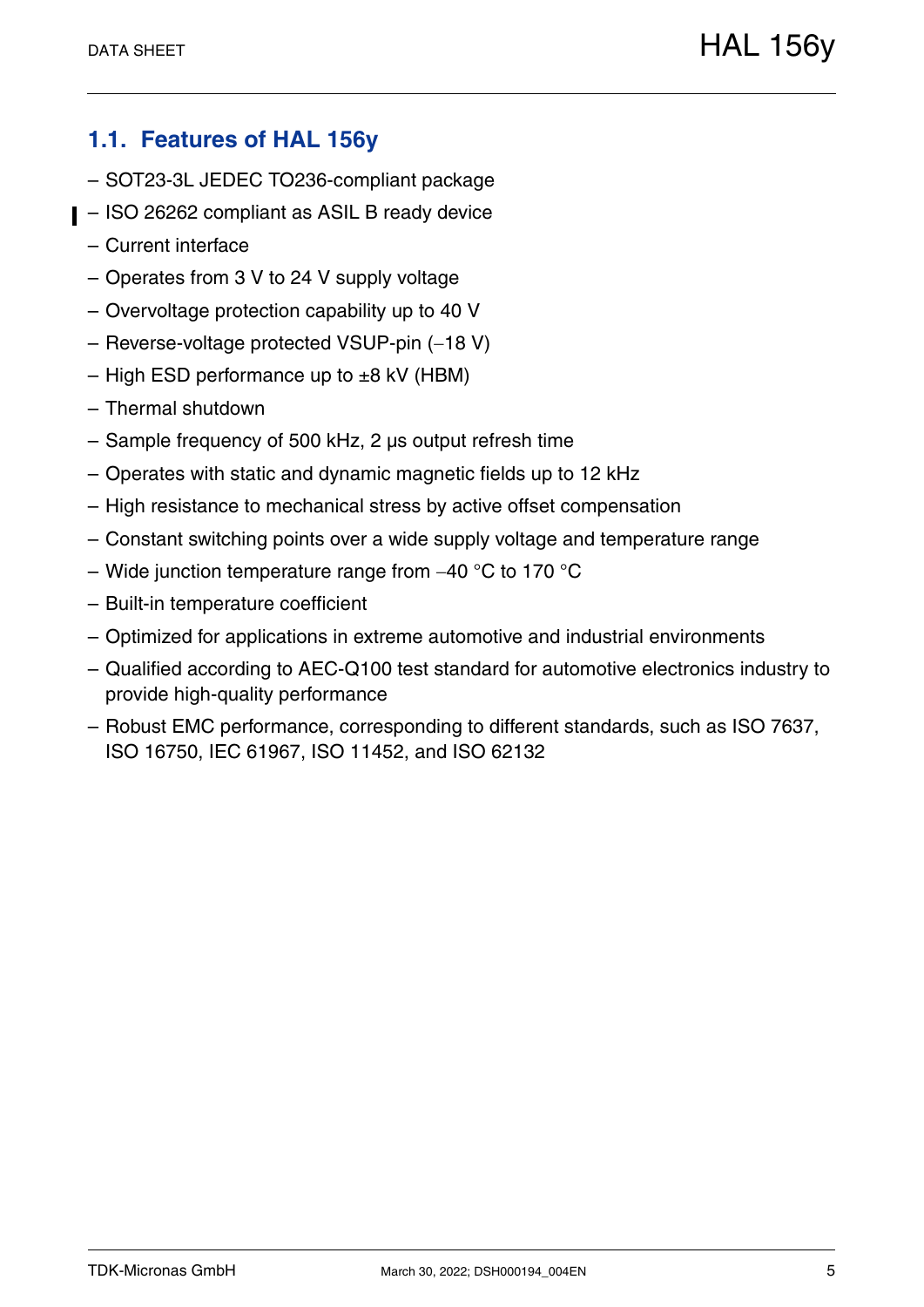# <span id="page-5-0"></span>**2. Ordering Information**

A Micronas device is available in a variety of delivery forms. They are distinguished by a specific ordering code:



#### **Fig. 2–1:** Ordering Code Principle

For a detailed information, please refer to the brochure: "Sensors and Controllers: Ordering Codes, Packaging, Handling".

## <span id="page-5-1"></span>**2.1. Device-Specific Ordering Codes**

HAL 156y is available in the following package and temperature range.

**Table 2–1:** Available packages

| Package Code (PA) | <b>Package Type</b> |
|-------------------|---------------------|
| SU                | SOT <sub>23</sub>   |

**Table 2–2:** Available temperature ranges

| <b>Temperature Code (T)</b> | Temperature Range                         |
|-----------------------------|-------------------------------------------|
|                             | $T_{\text{H}} = -40 \text{ °C}$ to 170 °C |

The relationship between ambient temperature  $(T_A)$  and junction temperature  $(T_J)$  is explained in **[Section 5.2. on page 32](#page-31-1).**

For available variants for Configuration (C), Packaging (P), Quantity (Q) and Special Procedure (SP) please contact TDK-Micronas.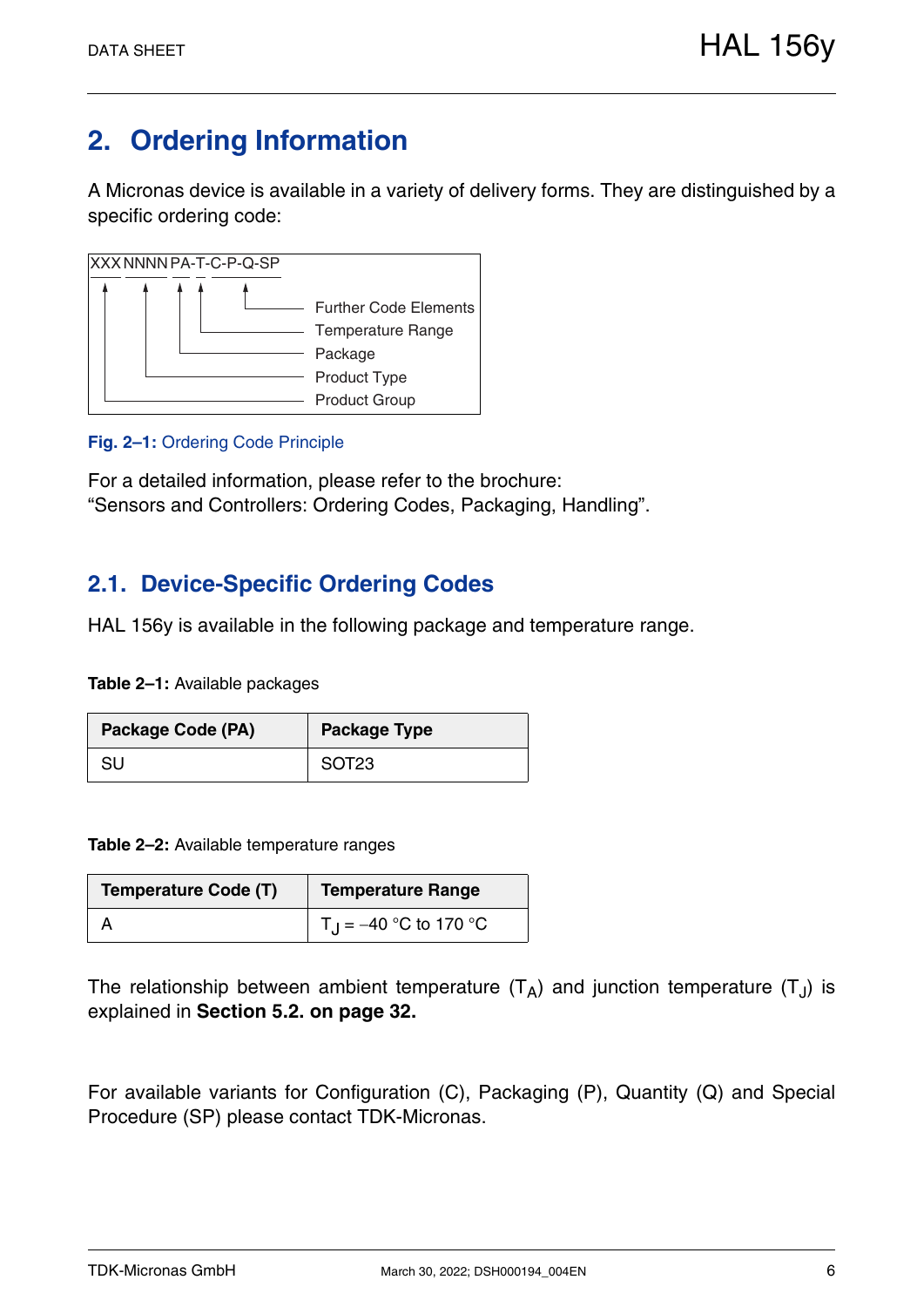**Table 2–3:** Available ordering codes

| <b>Available Ordering Codes</b> |
|---------------------------------|
| HAL1561SU-A-[C-P-Q-SP]          |
| HAL1562SU-A-[C-P-Q-SP]          |
| HAL1563SU-A-[C-P-Q-SP]          |
| HAL1564SU-A-[C-P-Q-SP]          |
| HAL1565SU-A-[C-P-Q-SP]          |
| HAL1566SU-A-[C-P-Q-SP]          |

This data sheet is valid for HAL 156y derivatives with an underlined trace code, as shown in the example below.

<span id="page-6-0"></span>**Table 2–4:** Example for Product Marking

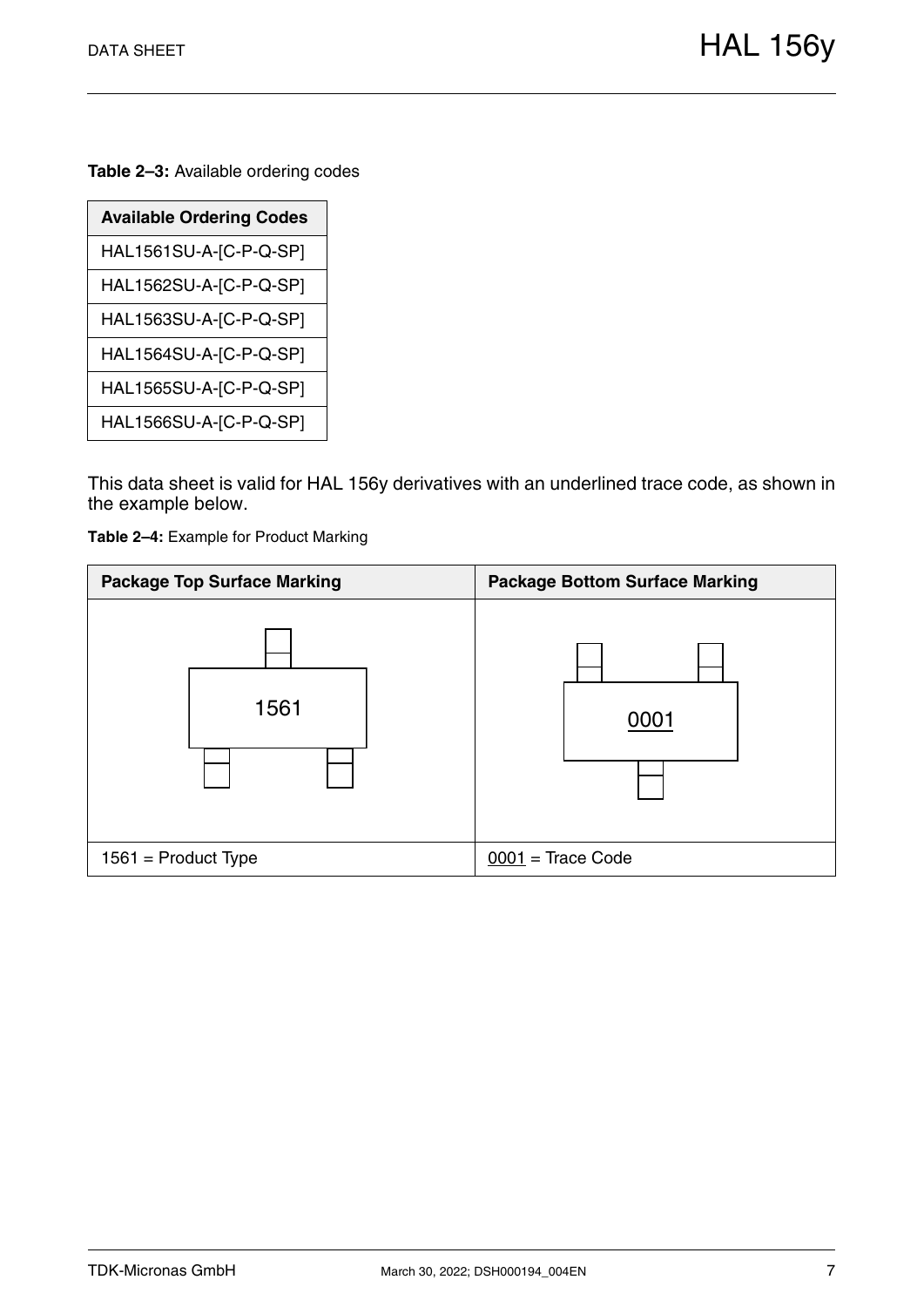# <span id="page-7-0"></span>**3. Functional Description of HAL 156y**

The HAL 156y sensors are monolithic integrated circuits which switch in response to magnetic fields. If a magnetic field with flux lines perpendicular to the sensitive area is applied to the sensor, the biased Hall plate forces a Hall voltage proportional to this field. The Hall voltage is compared with the actual threshold level in the comparator. If the magnetic field exceeds the threshold levels, the current source is switched to the appropriate state.

The built-in hysteresis eliminates oscillation and provides switching behavior without bouncing.

Offsets caused by mechanical stress are compensated by using the "switching offset compensation technique".

A diode on the supply line is not required thanks to the built-in reverse voltage protection.

The current source is forced to a safe, error current level  $(I_{\text{SUP}})$ , in any of the following fault conditions: overtemperature and functional safety related diagnoses [\(see Section 3.1.\)](#page-8-0).

The device is able to withstand a maximum supply voltage of 24 V over lifetime and features overvoltage capability (40 V load dump).



**Fig. 3–1:** HAL 156y block diagram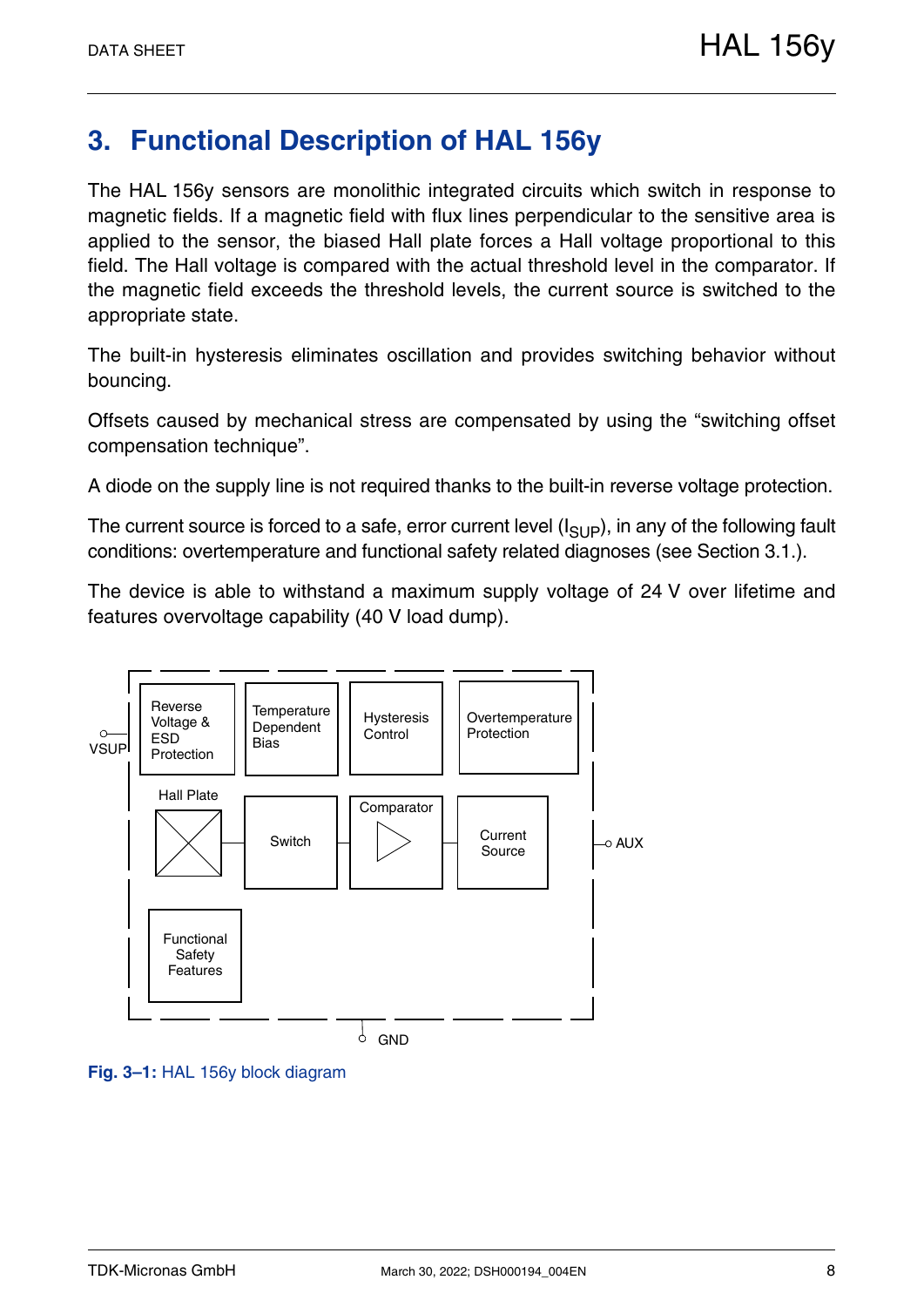## <span id="page-8-0"></span>**3.1. Functional Safety According to ISO 26262**

The HAL 156y is ISO 26262 compliant as an ASIL B ready device.

Magnetic and switching performance is defined as hardware safety requirement.

The safe state is defined as error current level and is specified in [Section 4.9. on page 16](#page-15-1).

#### <span id="page-8-1"></span>**3.1.1. Diagnostic Features**

Internal states are monitored and in an error condition flagged as error current:

- Internal voltage regulator: overvoltage detection
- Monitoring of internal bias and current levels
- Monitoring of the internal reference voltage
- Monitoring of the Hall plate voltage

**Note** For further documentation regarding functional safety please contact TDK-Micronas.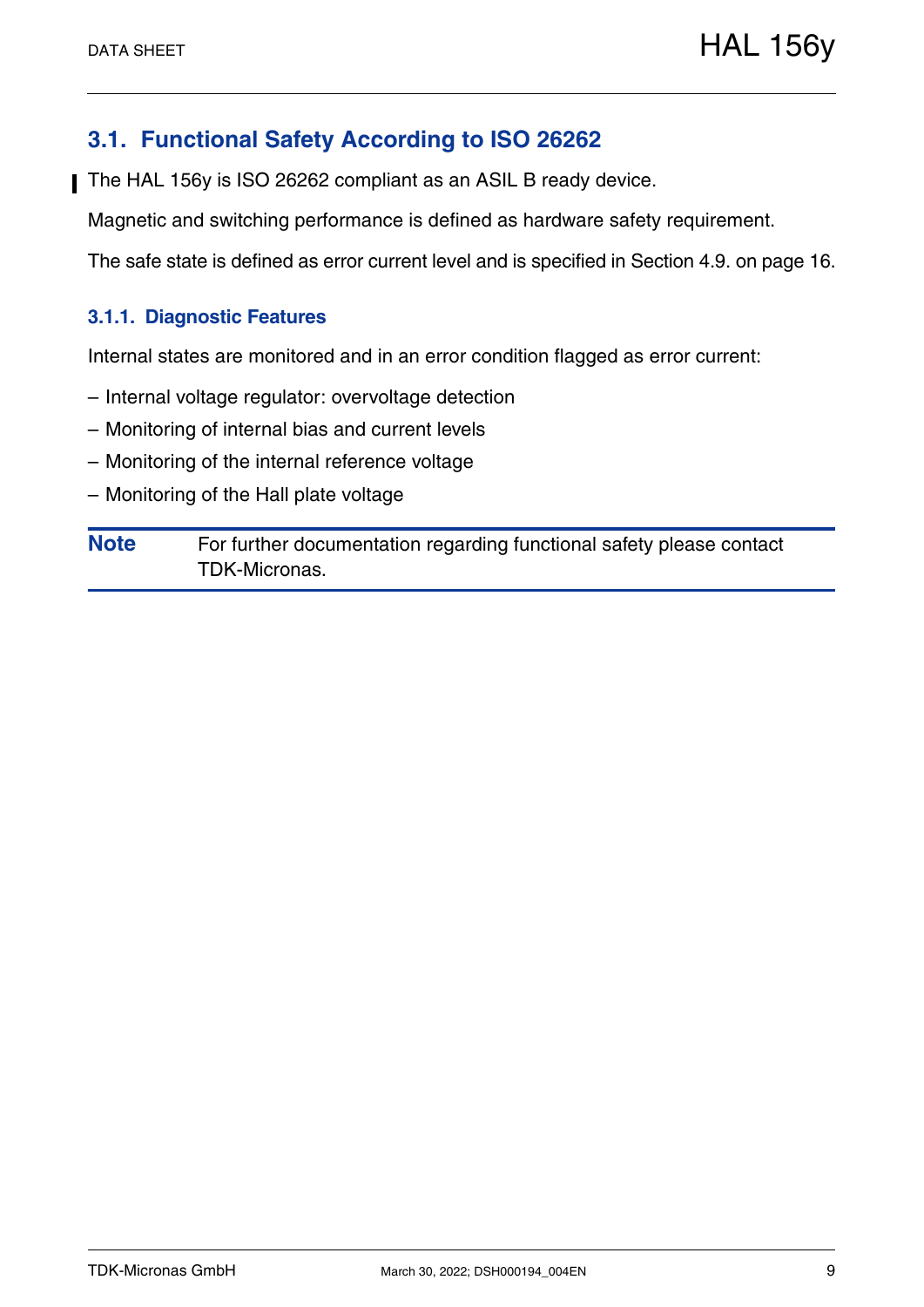# <span id="page-9-0"></span>**4. Specifications**

## <span id="page-9-1"></span>**4.1. Outline Dimensions**



**Fig. 4–1:**

**SOT23**: Plastic **S**mall **O**utline **T**ransistor package, 3 leads Ordering code: SU Weight approximately is 0.01094 g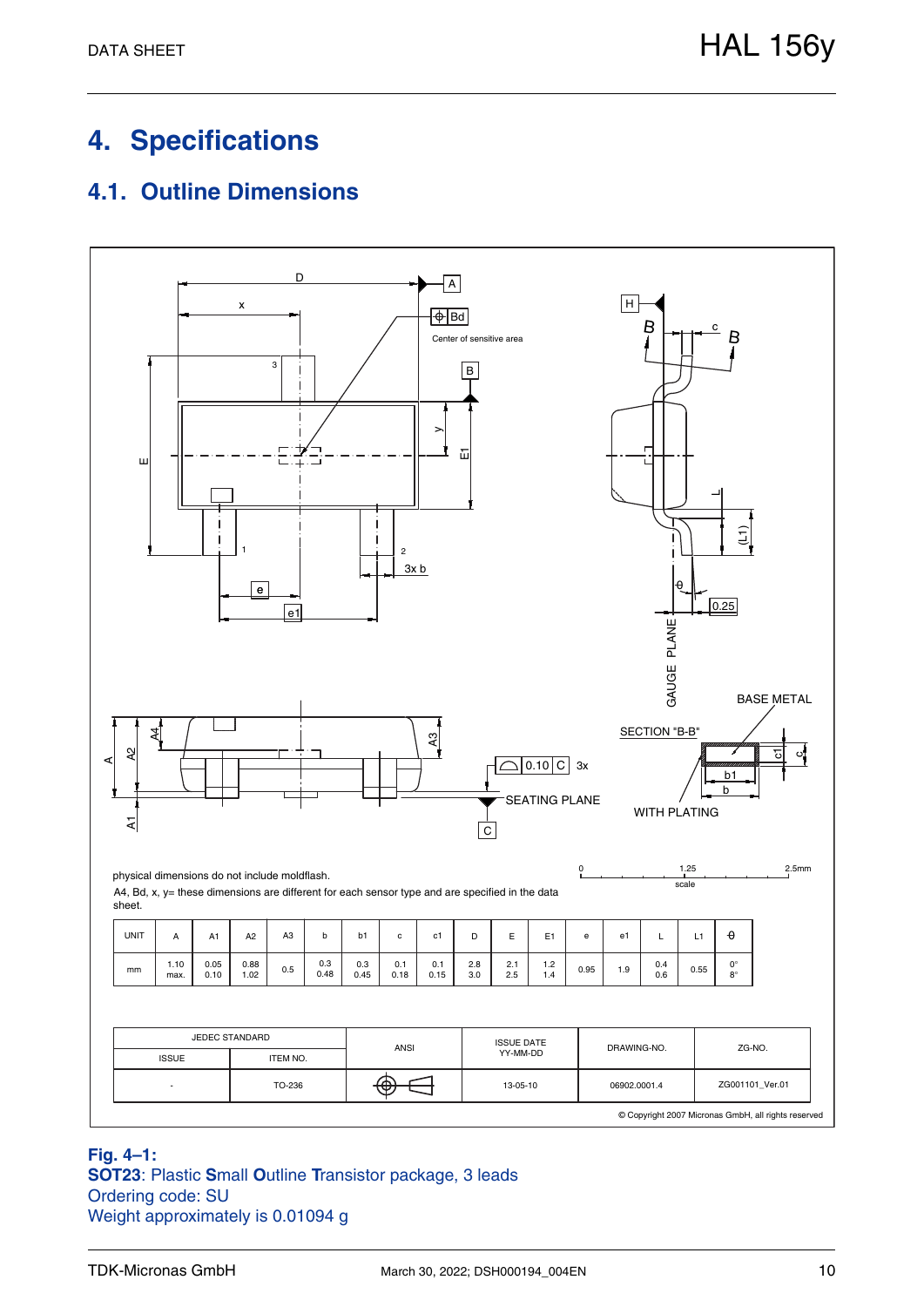

#### <span id="page-10-0"></span>**Fig. 4–2: SOT23**: Tape & Reel Finishing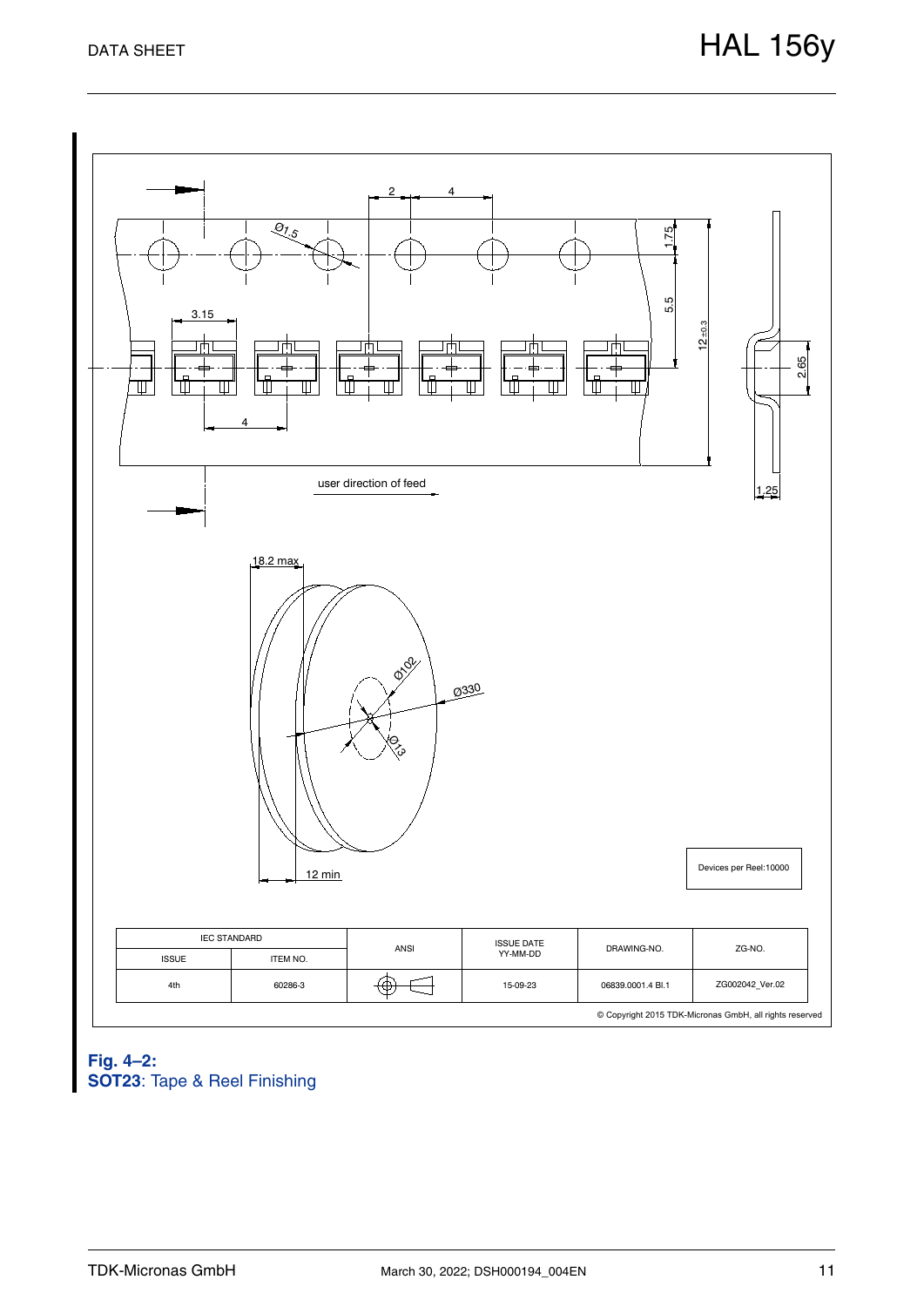## <span id="page-11-0"></span>**4.2. Soldering, Welding and Assembly**

Information related to solderability, welding, assembly, and second-level packaging is included in the document "Guidelines for the Assembly of Micronas Packages". It is available on the TDK-Micronas website [\(http://www.micronas.com/en/service-center/](http://www.micronas.com/en/service-center/downloads) [download](http://www.micronas.com/en/service-center/downloads)s) or on the service portal [\(http://service.micronas.com\)](http://service.micronas.com).

## <span id="page-11-1"></span>**4.2.1. SOT23 Footprint for Reflow and Wave Soldering**



**Fig. 4–3:** SOT23 footprint for reflow soldering



 $\leftarrow$ Transport Direction $\leftarrow$ 

**Fig. 4–4:** SOT23 footprint for wave soldering

All dimensions in mm.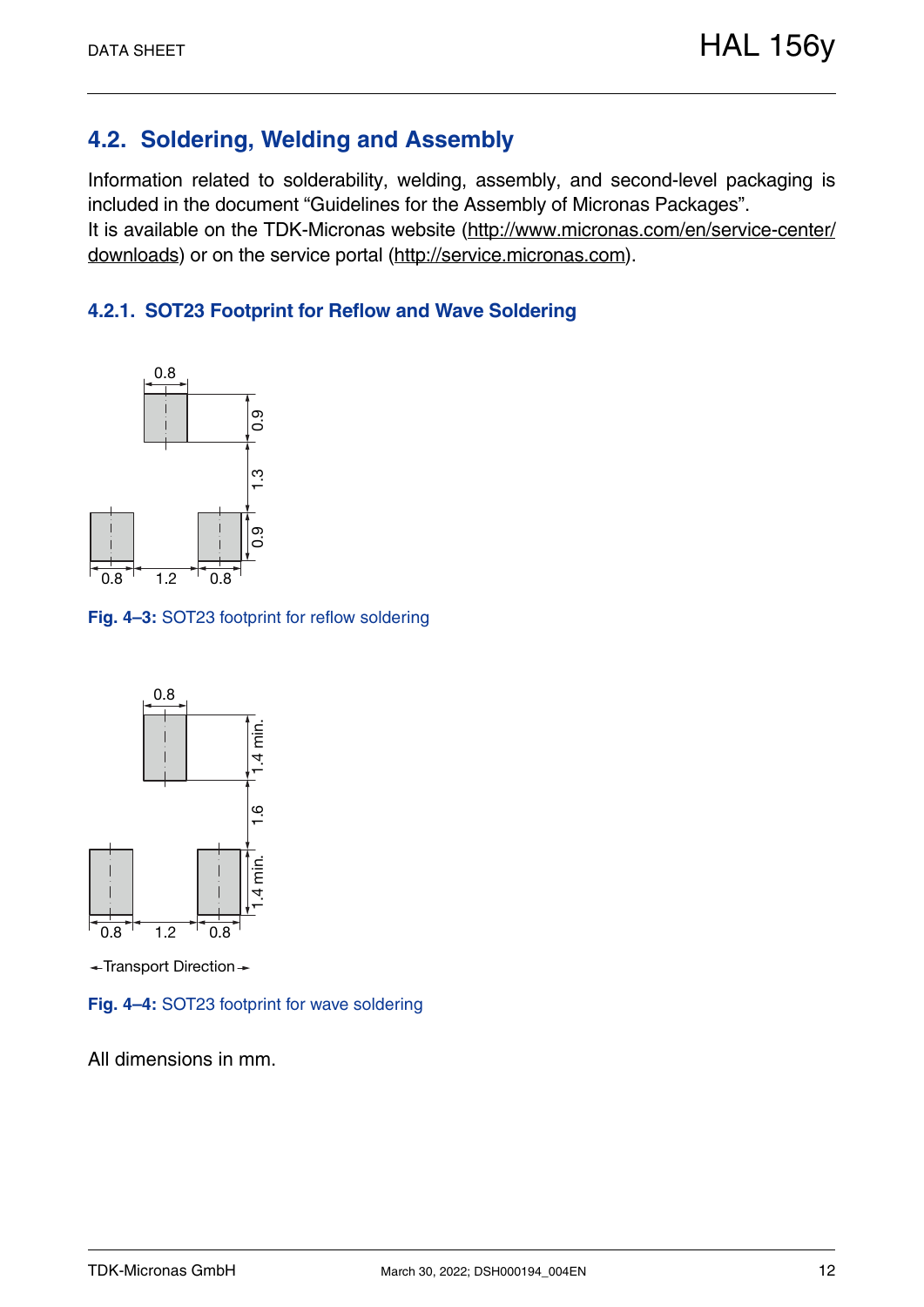## <span id="page-12-0"></span>**4.3. Pin Connections (from Top Side, example HAL 1564) and Short Descriptions**



**Fig. 4–5:** Pin configuration

**Table 4–1:** Pin assignment.

| Pin number                          | <b>Name</b>      | <b>Function</b>     |  |  |  |  |
|-------------------------------------|------------------|---------------------|--|--|--|--|
|                                     | <b>VSUP</b>      | Supply and output   |  |  |  |  |
| っ                                   | AUX <sup>1</sup> | Functional test pin |  |  |  |  |
| З                                   | <b>GND</b>       | Ground              |  |  |  |  |
| connection to ground is recommended |                  |                     |  |  |  |  |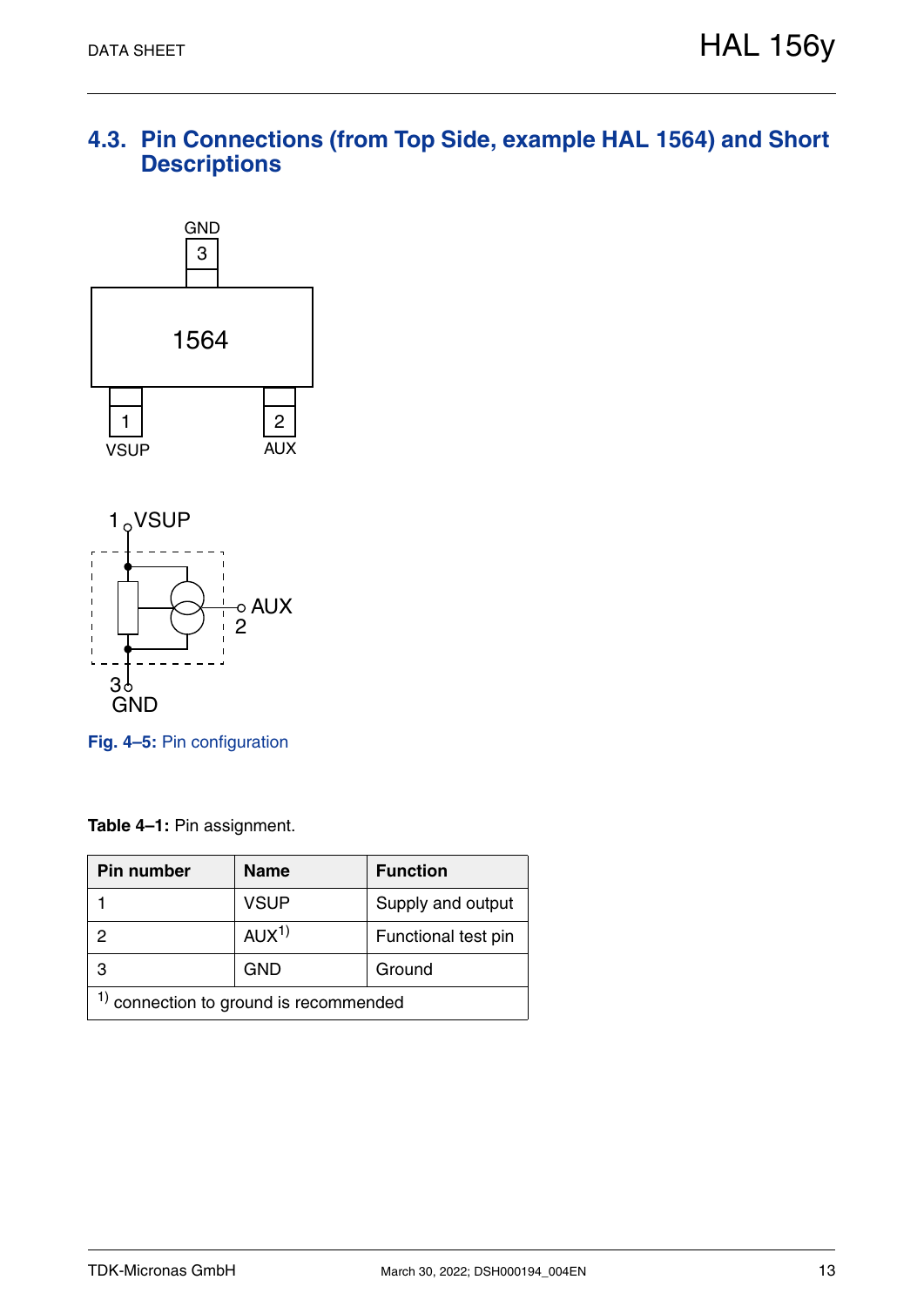## <span id="page-13-0"></span>**4.4. Dimension and Position of Sensitive Area**

| <b>Parameter</b>                                                                                        | Min. | Typ.             | Max. | Unit                 |
|---------------------------------------------------------------------------------------------------------|------|------------------|------|----------------------|
| Dimension of sensitive area                                                                             |      | $100 \times 100$ |      | $\mu$ m <sup>2</sup> |
| A4 (denotes the distance of die to top package)<br>surface in Z-direction)                              | 0.24 | 0.27             | 0.37 | mm                   |
| x (denotes the nominal distance of the center of the<br>Bd circle to the package border in x-direction) |      | 1.45             |      | mm                   |
| y (denotes the nominal distance of the center of the<br>Bd circle to the package border in y-direction) |      | 0.65             |      |                      |
| Bd (denotes the diameter of the circuit in which the<br>center of the sensitive area is located)        |      |                  | 0.23 | mm                   |

## <span id="page-13-1"></span>**4.5. Absolute Maximum Ratings**

Stresses beyond those listed in the "Absolute Maximum Ratings" may cause permanent damage to the device. This is a stress rating only. Functional operation of the device at these conditions is not implied. Exposure to absolute maximum rating conditions for extended periods will affect device reliability.

This device contains circuitry to protect the inputs and outputs against damage due to high static voltages or electric fields; however, it is advised that normal precautions must be taken to avoid application of any voltage higher than absolute maximum-rated voltages to this circuit.

All voltages listed are referenced to ground (GND).

| Symbol               | <b>Parameter</b>                                            | <b>Pin No</b>            | Min.  | Max. | <b>Unit</b>     | <b>Conditions</b>                                                                                            |
|----------------------|-------------------------------------------------------------|--------------------------|-------|------|-----------------|--------------------------------------------------------------------------------------------------------------|
| $T_{\rm J}$          | Junction temperature<br>range A                             | $\overline{\phantom{m}}$ | $-40$ | 190  | $\rm ^{\circ}C$ | $t < 96 h^{1}$                                                                                               |
| $T_{\text{storage}}$ | Transportation/<br>Short-Term Storage<br><b>Temperature</b> |                          | $-55$ | 150  | $\rm ^{\circ}C$ | Device only without pack-<br>ing material.                                                                   |
| $V_{SUP}$            | Supply voltage                                              |                          | $-18$ | 28   | $\vee$          | $t < 96 h^{1}$                                                                                               |
|                      |                                                             |                          |       | 32   | $\vee$          | $t < 5$ min <sup>1)</sup>                                                                                    |
|                      |                                                             |                          |       | 40   | $\vee$          | $t < 10 \times 400$ ms "Load-<br>Dump <sup>"1)</sup> with series<br>resistor R <sub>V</sub> > 100 $\Omega$ . |
|                      | $1$ No cumulative stress                                    |                          |       |      |                 |                                                                                                              |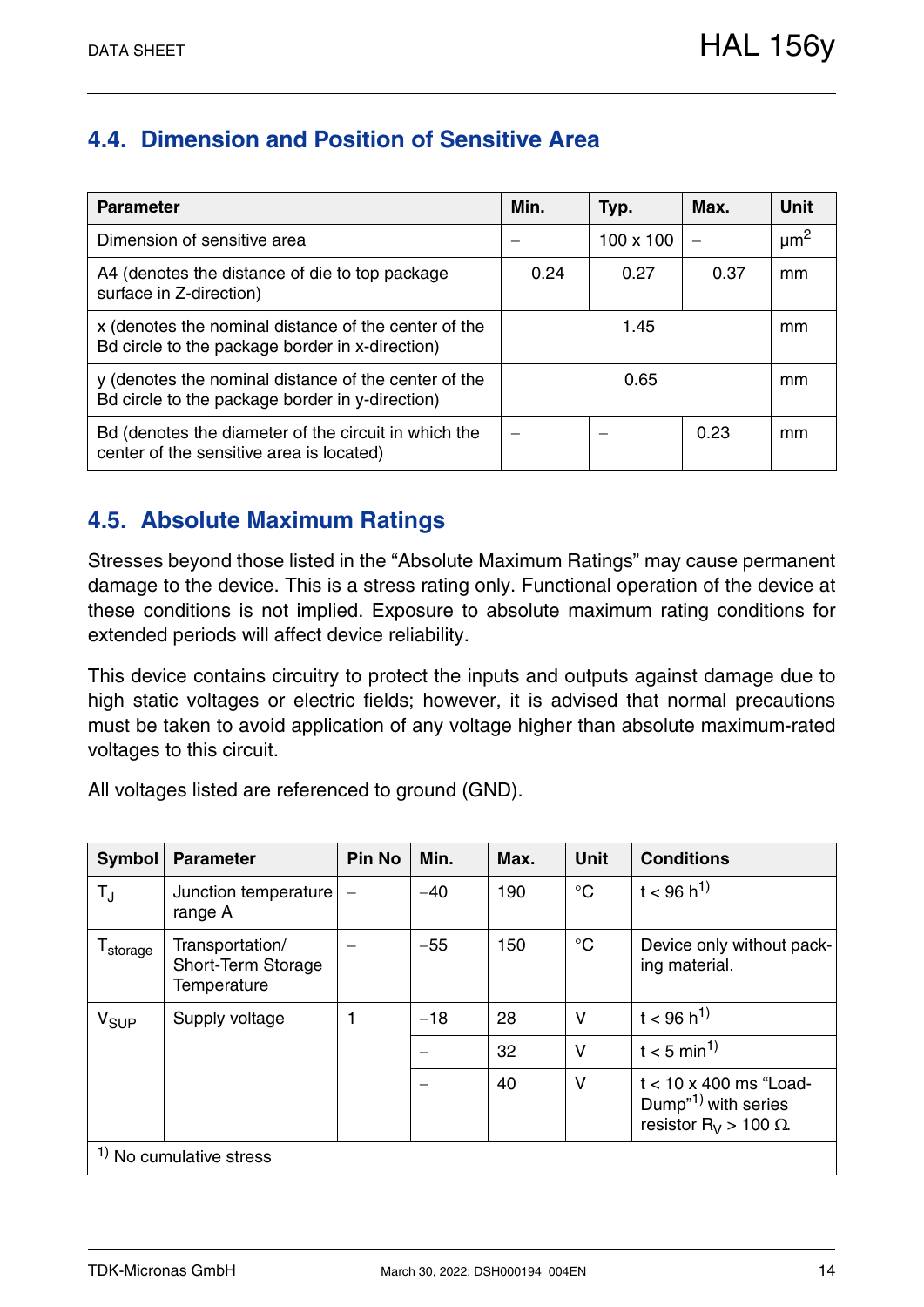## <span id="page-14-0"></span>**4.6. ESD and Latch-up**

| <b>Symbol</b>                                                                                                                                                                                                | <b>Parameter</b>                                                                                                  | Min.   | Max. | <b>Unit</b> |  |  |  |  |
|--------------------------------------------------------------------------------------------------------------------------------------------------------------------------------------------------------------|-------------------------------------------------------------------------------------------------------------------|--------|------|-------------|--|--|--|--|
| <b>I</b> latch                                                                                                                                                                                               | Maximum latch-up free current at any pin<br>(measurement according to AEC Q100-004), class 1                      | $-100$ | 100  | mA          |  |  |  |  |
| $V_{HBM}$ <sup>1)</sup>                                                                                                                                                                                      | Human body model (according to AEC Q100-002)                                                                      | $-8$   | 8    | kV          |  |  |  |  |
| $V_{HBM}$ <sup>2)</sup>                                                                                                                                                                                      | Human body model (according to AEC Q100-002)                                                                      | $-6$   | 6    | kV          |  |  |  |  |
| V <sub>CDM</sub>                                                                                                                                                                                             | Charged device model (according to AEC Q100-011)                                                                  | $-1$   | 1    | kV          |  |  |  |  |
| VSYSTEM_LEVEL                                                                                                                                                                                                | Unpowered Gun Test (150 pF/330 $\Omega$ or 330 pF/2 k $\Omega$ )<br>according to ISO 10605-2008 <sup>1)3)4)</sup> | $-15$  | 15   | kV          |  |  |  |  |
| <sup>1)</sup> VSUP-pin and GND-pin<br>$^{2)}$ AUX-pin<br><sup>3)</sup> Only valid with ESD System Level Application Circuit (see Fig. 5-2 on page 31)<br><sup>4)</sup> Based on 3-wire HAL 15xy test results |                                                                                                                   |        |      |             |  |  |  |  |

## <span id="page-14-1"></span>**4.7. Storage and Shelf Life**

Information related to storage conditions of Micronas sensors is included in the document "Guidelines for the Assembly of Micronas Packages". It gives recommendations linked to moisture sensitivity level and long-term storage. It is available on the TDK-Micronas website ([http://www.micronas.com/en/service](http://www.micronas.com/en/service-center/downloads)[center/download](http://www.micronas.com/en/service-center/downloads)s) or on the service portal (<http://service.micronas.com>).

## <span id="page-14-2"></span>**4.8. Recommended Operating Conditions**

Functional operation of the device beyond those indicated in the "Recommended Operating Conditions" of this specification is not implied, may result in unpredictable behavior of the device, and may reduce reliability and lifetime.

| <b>Symbol</b>                                                                                                                                                      | <b>Parameter</b>                      | Pin<br>No. | Min.  | Typ. | Max.              | <b>Unit</b> | <b>Conditions</b>                                                |
|--------------------------------------------------------------------------------------------------------------------------------------------------------------------|---------------------------------------|------------|-------|------|-------------------|-------------|------------------------------------------------------------------|
| $\mathsf{V}_{\texttt{SUP}}$                                                                                                                                        | Supply voltage                        |            | 3     |      | 24                | v           |                                                                  |
| $T_{\rm J}$                                                                                                                                                        | Junction temperature<br>range $A^{1}$ |            | $-40$ |      | 170<br>150<br>125 | $^{\circ}C$ | t < 1000 h <sup>2)</sup><br>$t < 2500 h^{2}$<br>$t < 8000 h^{2}$ |
| <sup>1)</sup> Depends on the temperature profile of the application. Please contact TDK-Micronas for life time calculations.<br><sup>2)</sup> No cumulative stress |                                       |            |       |      |                   |             |                                                                  |

All voltages listed are referenced to ground (GND).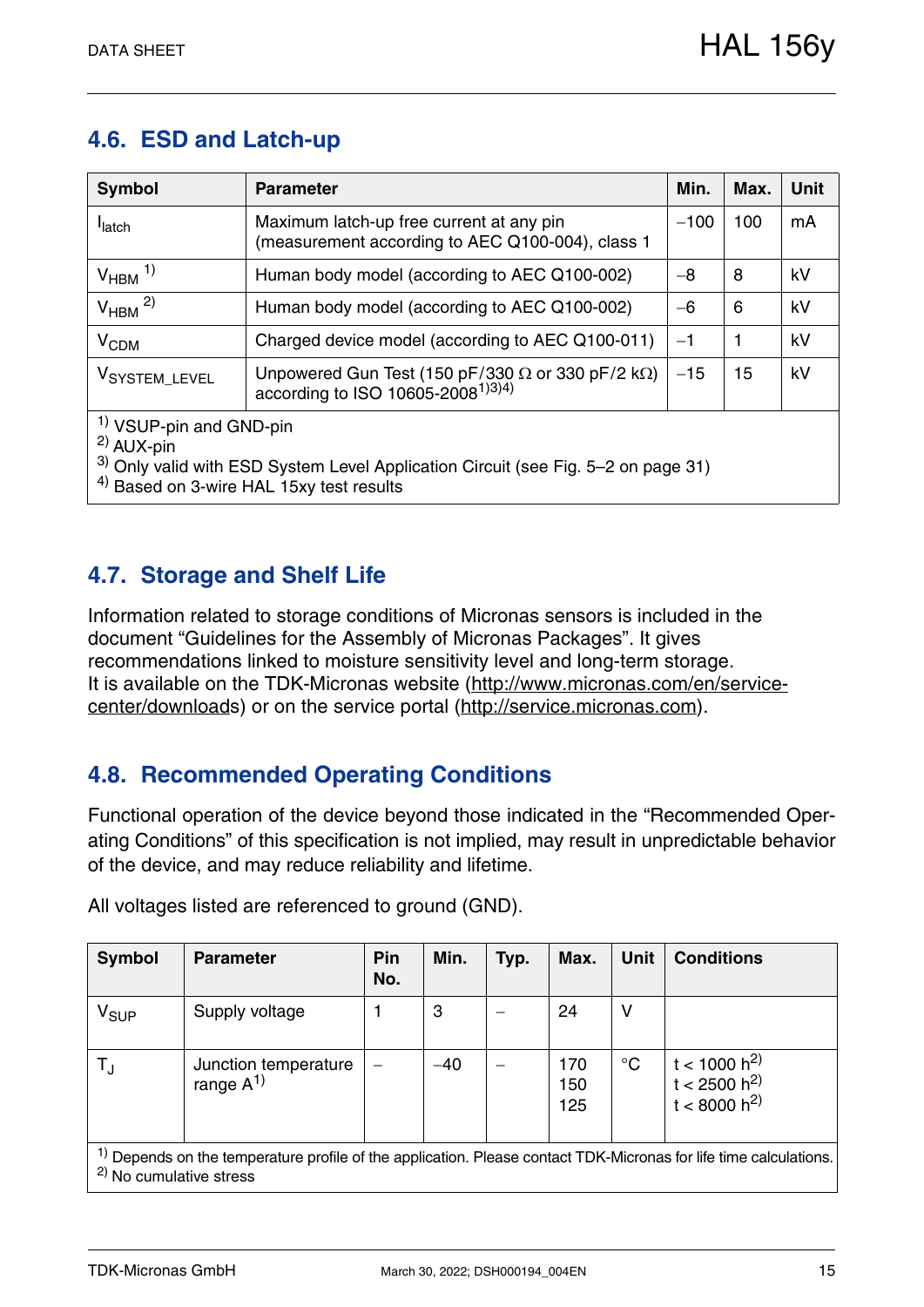## <span id="page-15-1"></span><span id="page-15-0"></span>**4.9. Electrical Characteristics**

at  $T_J = -40$  °C to 170 °C,  $V_{SUP} = 3.0$  V to 24.0 V,

at Recommended Operating Conditions if not otherwise specified in the column "Conditions". Typical Characteristics for  $T_J = 25$  °C and  $V_{\text{SUP}} = 12.0$  V

| <b>Symbol</b>                                                | <b>Parameter</b>                                                       | Pin<br>No.               | Min.                     | Typ.                     | Max.           | <b>Unit</b> | <b>Conditions</b>                                                                                      |  |
|--------------------------------------------------------------|------------------------------------------------------------------------|--------------------------|--------------------------|--------------------------|----------------|-------------|--------------------------------------------------------------------------------------------------------|--|
| <b>Supply</b>                                                |                                                                        |                          |                          |                          |                |             |                                                                                                        |  |
| V <sub>UV</sub>                                              | Undervoltage threshold                                                 | $\mathbf{1}$             | 2.0                      | $\overline{\phantom{0}}$ | 3.0            | V           |                                                                                                        |  |
| <b>I</b> SUPIO                                               | Low supply current 1                                                   | $\mathbf{1}$             | 2.5                      |                          | 5              | mA          | valid for:<br>HAL 1564 and HAL 1565                                                                    |  |
| <b>I</b> SUPIO                                               | Low supply current 2                                                   | $\mathbf{1}$             | 5                        |                          | $\overline{7}$ | mA          | valid for:<br>HAL 1561, HAL 1562,<br>HAL 1563, and HAL 1566                                            |  |
| $I_{\text{SUP}}$                                             | Error current                                                          | $\mathbf{1}$             | 0.8                      |                          | 1.9            | mA          | valid for:<br>HAL 1564 and HAL 1565                                                                    |  |
|                                                              |                                                                        |                          | 0.8                      |                          | 2.2            | mA          | valid for:<br>HAL 1561, HAL 1562,<br>HAL 1563, and HAL 1566                                            |  |
| <b>I</b> SUPhi                                               | High supply current                                                    | $\mathbf{1}$             | 12                       | $\overline{\phantom{0}}$ | 17             | mA          |                                                                                                        |  |
| <b>I</b> <sub>SUPR</sub>                                     | Reverse current                                                        | 1                        |                          |                          | 0.6            | mA          | for $V_{\text{SUP}} = -18$ V                                                                           |  |
| <b>Port Output</b>                                           |                                                                        |                          |                          |                          |                |             |                                                                                                        |  |
| <b>B</b> <sub>noise</sub>                                    | Effective noise of<br>magnetic switching<br>points (RMS) <sup>2)</sup> |                          | $\overline{\phantom{0}}$ | 72                       |                | $\mu$ T     | For square wave signal with<br>12 kHz                                                                  |  |
| t <sub>i</sub>                                               | Output jitter (RMS) <sup>1)</sup>                                      |                          |                          | ±0.58                    | ±0.72          | μs          | For square wave signal with<br>1 kHz. Jitter is evenly dis-<br>tributed between $-1$ µs and<br>$+1$ µs |  |
| $t_d$                                                        | Delay time <sup>2)3)</sup>                                             |                          |                          | 16                       | 21             | μs          |                                                                                                        |  |
| t <sub>samp</sub>                                            | Output refresh period <sup>2)</sup>                                    | $\overline{\phantom{m}}$ | 1.6                      | 2.2                      | 3.0            | μs          |                                                                                                        |  |
| $t_{en}$                                                     | Enable time of output<br>after exceeding of $V_{UV}$                   |                          | 20                       | 50                       | 60             | μs          | $V_{SUP} = 12 V$<br>$B > B_{on} + 2 mT$ or<br>$B < B_{off} - 2 mT$                                     |  |
| <sup>1)</sup> Characterized on small sample size, not tested |                                                                        |                          |                          |                          |                |             |                                                                                                        |  |

<sup>2)</sup> Guaranteed by design

 $^{3)}$  Systematic delay between magnetic threshold reached and output switching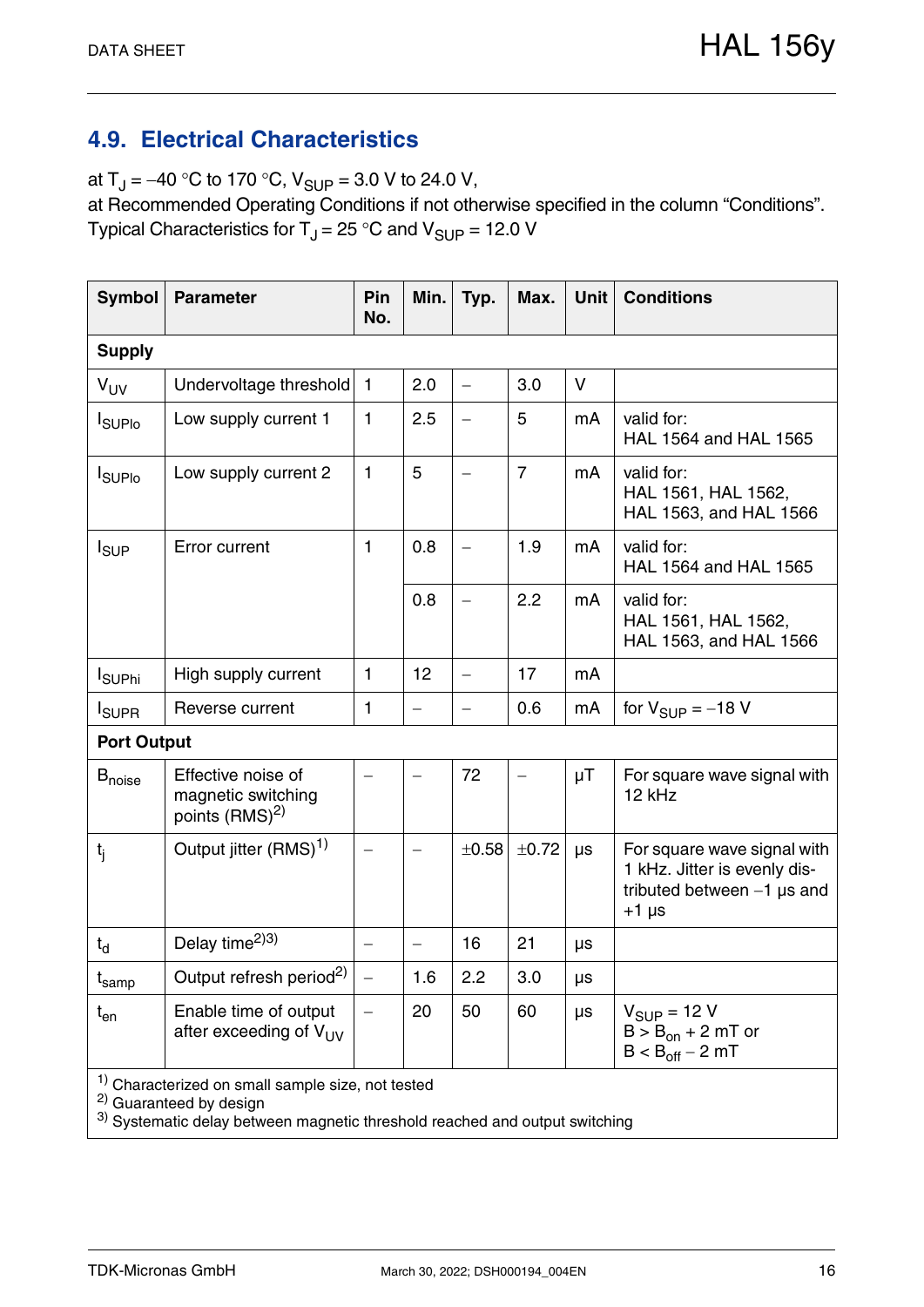| <b>Symbol</b>                | <b>Parameter</b>                              | Pin<br>No. | Min.                     | Typ. | Max. | <b>Unit</b> | <b>Conditions</b>               |  |  |  |
|------------------------------|-----------------------------------------------|------------|--------------------------|------|------|-------------|---------------------------------|--|--|--|
|                              | Package                                       |            |                          |      |      |             |                                 |  |  |  |
| $\mathsf{R}_{\mathsf{thja}}$ | <b>Thermal Resistance</b><br>junction to air  |            |                          |      | 300  | K/W         | Determined with a 1s0p<br>board |  |  |  |
|                              |                                               |            |                          |      | 250  | K/W         | Determined with a 1s1p<br>board |  |  |  |
|                              |                                               |            |                          |      | 210  | K/W         | Determined with a 2s2p<br>board |  |  |  |
| $R_{\mathsf{thjc}}$          | <b>Thermal Resistance</b><br>junction to case |            |                          |      | 30   | K/W         | Determined with a 1s0p<br>board |  |  |  |
|                              |                                               |            | $\overline{\phantom{m}}$ |      | 50   | K/W         | Determined with a 1s1p<br>board |  |  |  |
|                              |                                               |            |                          |      | 40   | K/W         | Determined with a 2s2p<br>board |  |  |  |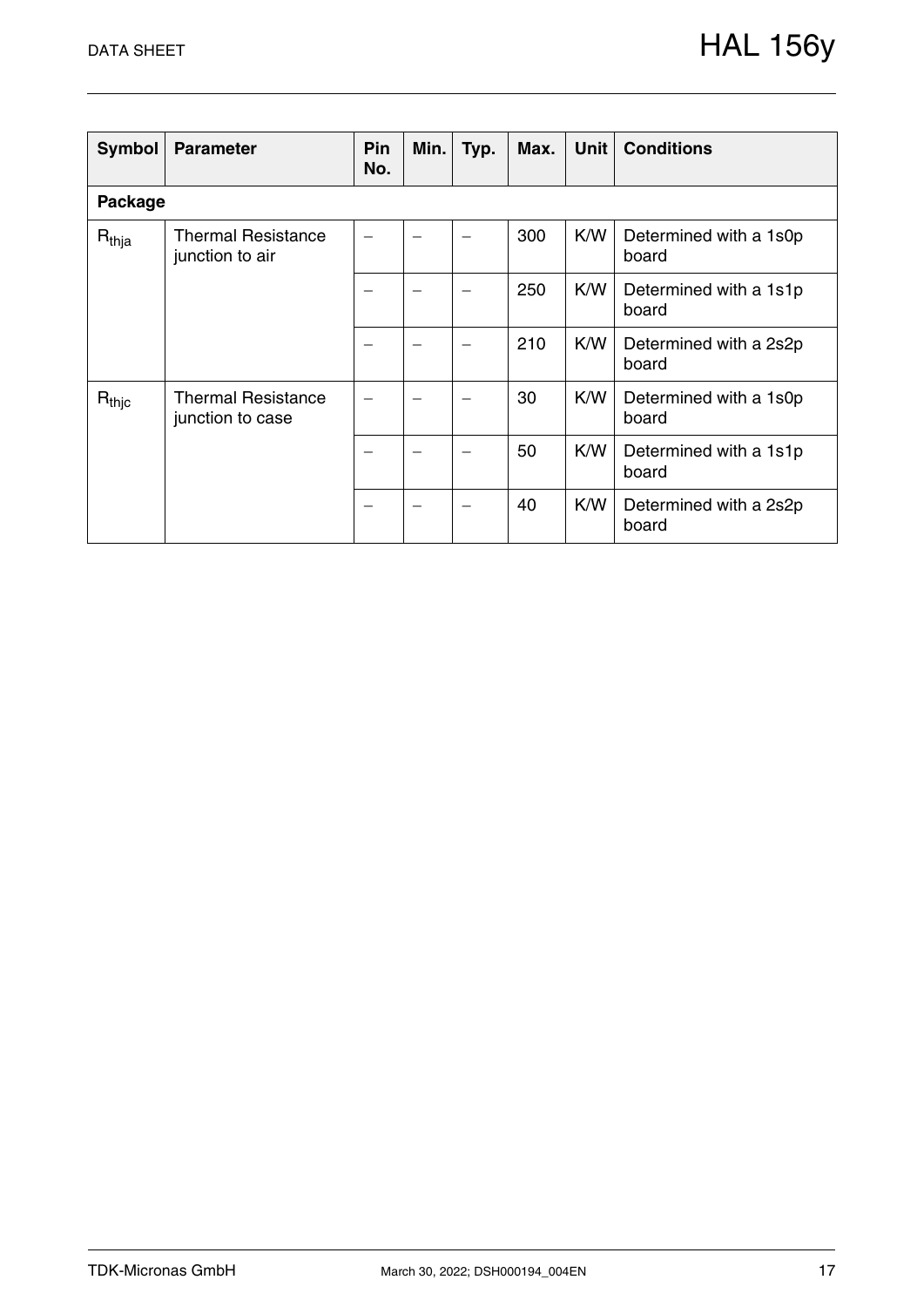## <span id="page-17-0"></span>**4.10. HAL 1561 Magnetic Characteristics**

The HAL 1561 Hall-latch provides high sensitivity [\(see Fig. 4–6 on page 18\).](#page-17-1)

The output turns to low current consumption  $(I_{\text{SUPIO}})$  with the magnetic north pole on the top side of the package and turns to high current consumption  $(I_{\text{SI}},I_{\text{Phi}})$  with the magnetic south pole on the top side. The output does not change if the magnetic field is removed. For changing the output state, the opposite magnetic field polarity must be applied.

For correct functioning in the application, the sensor requires both magnetic polarities (north and south) on the top side of the package.

### **Magnetic Features:**

- switching type: latching
- high sensitivity
- typical  $B_{ON}$ : 4.0 mT at room temperature
- typical  $B_{\text{OFF}}$ : –4.0 mT at room temperature
- operates with static magnetic fields and dynamic magnetic fields up to 12 kHz
- typical temperature coefficient of magnetic switching points is 0 ppm/K

### **Applications**

The HAL 1561 is the optimal sensor for applications with alternating magnetic fields, such as:

- seat position detection
- break-by-wire
- electric sunroof
- window lifter
- motor commutation



<span id="page-17-1"></span>**Fig. 4–6:** Definition of magnetic switching points for the HAL 1561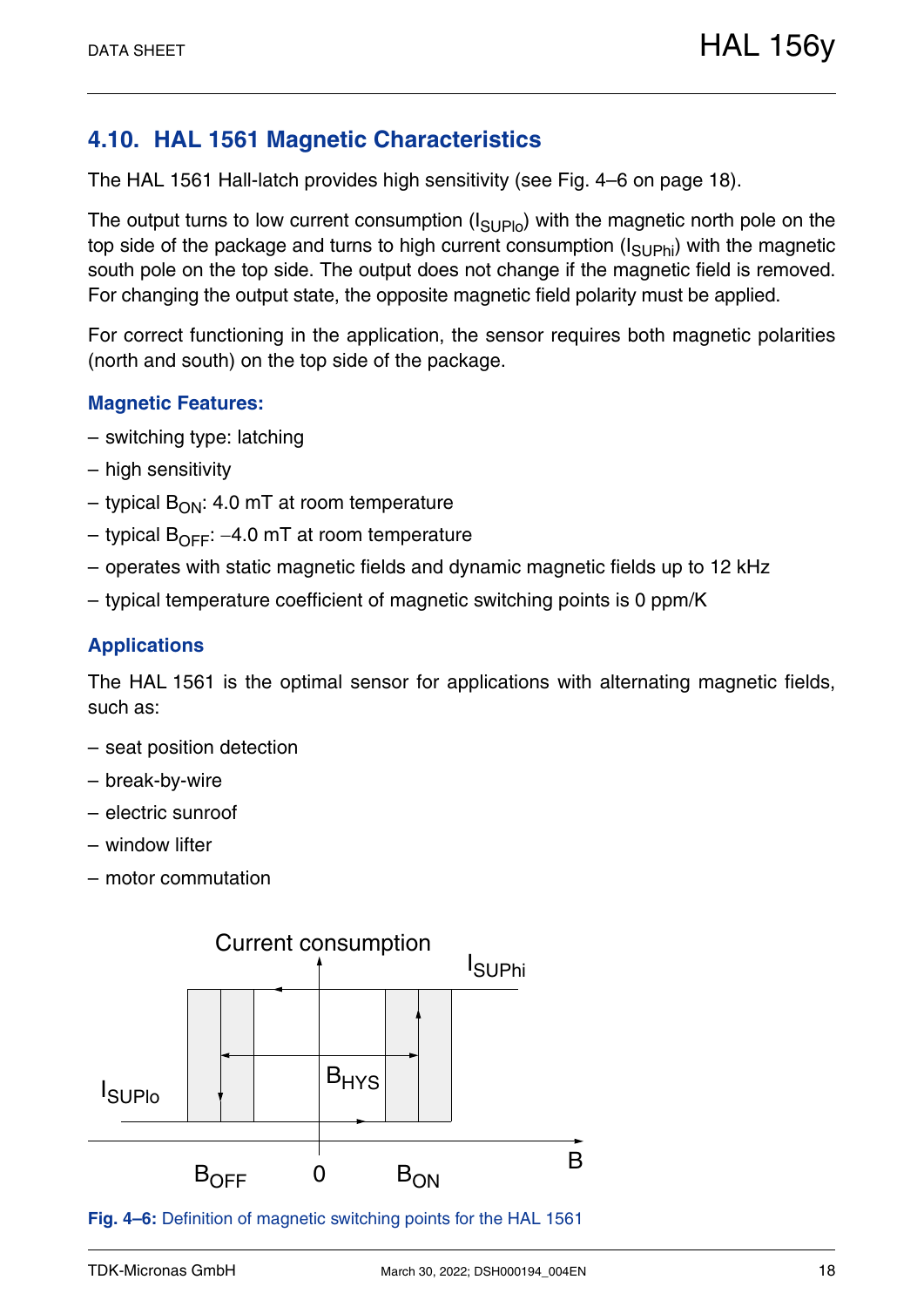### **Magnetic Characteristics**

at  $T_J = -40$  °C to 170 °C,  $V_{SUP} = 3.0$  V to 24.0 V, Typical Characteristics for  $V_{\text{SUP}} = 12.0 \text{ V}$ 

Magnetic flux density values of switching points: Positive flux density values refer to the magnetic south pole at the top side of the package.

| <b>Parameter</b> | On point $B_{ON}$ |      |      | Off point $B_{\text{OFF}}$ |        |        | Hysteresis B <sub>HYS</sub> | <b>Unit</b> |      |    |
|------------------|-------------------|------|------|----------------------------|--------|--------|-----------------------------|-------------|------|----|
| TJ.              | Min.              | Typ. | Max. | Min.                       | Typ.   | Max.   | Min.                        | Typ.        | Max. |    |
| $-40 °C$         | 2.0               | 4.0  | 7.0  | $-7.0$                     | $-4.0$ | $-2.0$ |                             | 8.0         | –    | mT |
| 25 °C            | 2.0               | 4.0  | 7.0  | $-7.0$                     | $-4.0$ | $-2.0$ | —                           | 8.0         | —    | mT |
| 170 °C           | 2.0               | 4.0  | 7.0  | $-7.0$                     | $-4.0$ | $-2.0$ |                             | 8.0         | –    | mT |

The hysteresis is the difference between the switching points  $B_{HYS} = |B_{ON} - B_{OFF}|$ 

**Note** Regarding switching points, temperature coefficients and B-field switching frequency, customized derivatives via mask option are possible. For more information contact TDK-Micronas.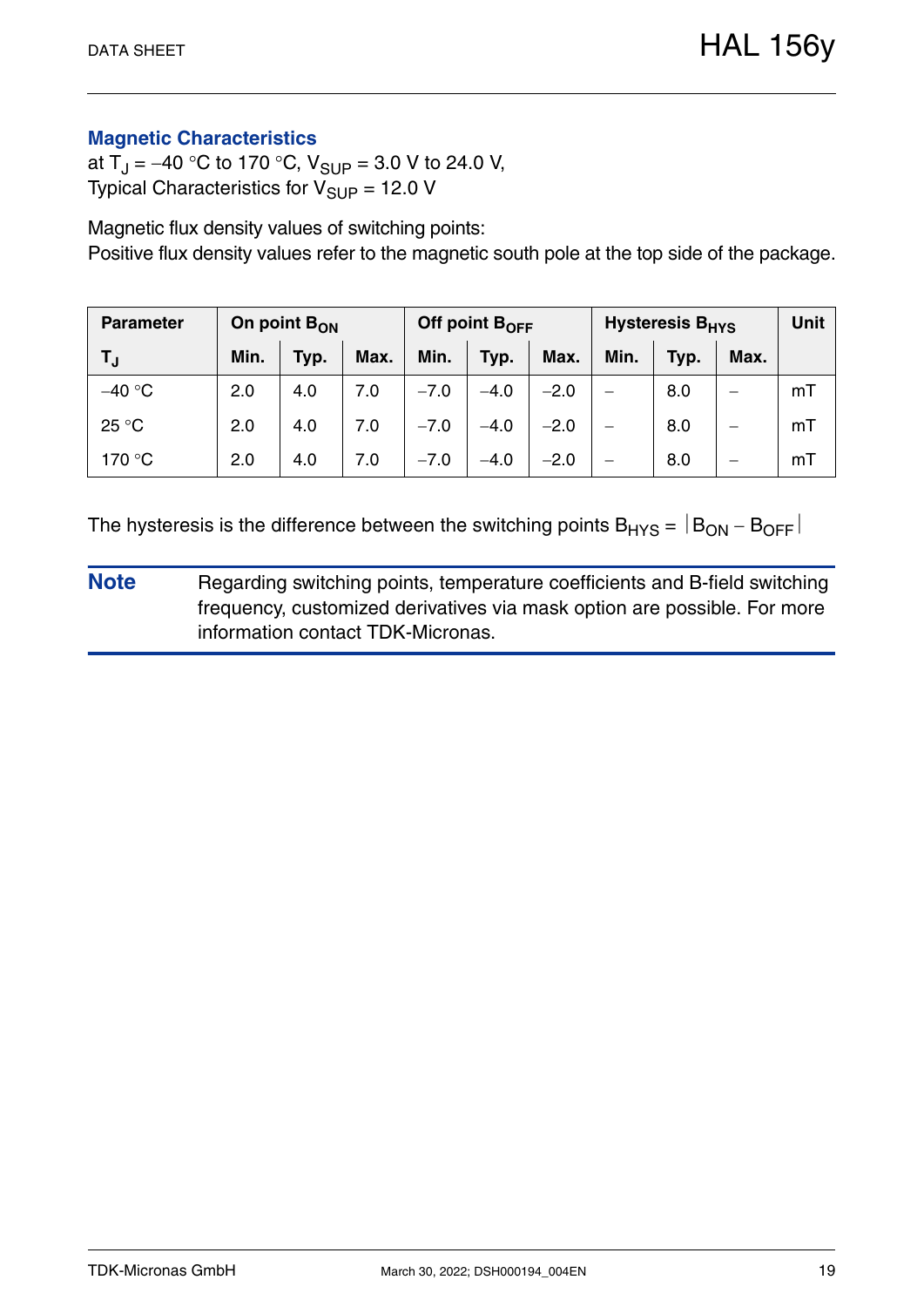## <span id="page-19-0"></span>**4.11. HAL 1562 Magnetic Characteristics**

The HAL 1562 Hall-latch provides medium sensitivity [\(see Fig. 4–7 on page 20\).](#page-19-1)

The output turns to low current consumption  $(I_{\text{SUPIO}})$  with the magnetic north pole on the top side of the package and turns to high current consumption  $(I_{\text{SIPhi}})$  with the magnetic south pole on the top side. The output does not change if the magnetic field is removed. For changing the output state, the opposite magnetic field polarity must be applied.

For correct functioning in the application, the sensor requires both magnetic polarities (north and south) on the top side of the package.

#### **Magnetic Features:**

- switching type: latching
- medium sensitivity
- typical  $B_{ON}$ : 12.0 mT at room temperature
- typical  $B_{OFF}$ : -12.0 mT at room temperature
- operates with static magnetic fields and dynamic magnetic fields up to 12 kHz
- typical temperature coefficient of magnetic switching points is 0 ppm/K

### **Applications**

The HAL 1562 is the optimal sensor for applications with alternating magnetic fields, such as:

- seat position detection
- break-by-wire
- electric sunroof
- window lifter



<span id="page-19-1"></span>**Fig. 4–7:** Definition of magnetic switching points for the HAL 1562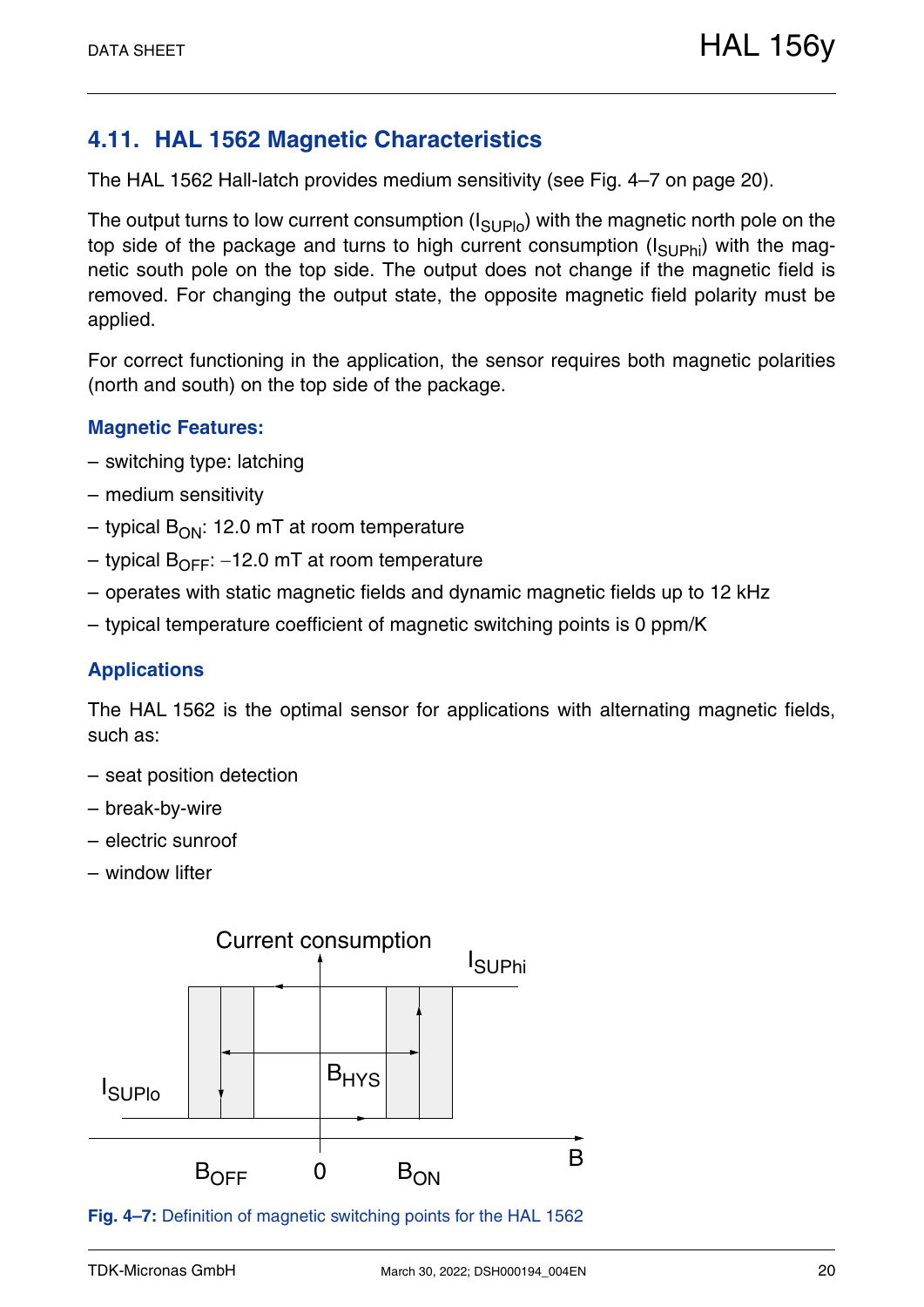### **Magnetic Characteristics**

at  $T_J = -40$  °C to 170 °C,  $V_{SUP} = 3.0$  V to 24.0 V, Typical Characteristics for  $V_{\text{SUP}} = 12.0 \text{ V}$ 

Magnetic flux density values of switching points: Positive flux density values refer to the magnetic south pole at the top side of the package.

| <b>Parameter</b> | On point $B_{ON}$ |      |      |         | Off point B <sub>OFF</sub> |        | <b>Hysteresis B<sub>HYS</sub></b> | Unit |      |    |
|------------------|-------------------|------|------|---------|----------------------------|--------|-----------------------------------|------|------|----|
| TJ.              | Min.              | Typ. | Max. | Min.    | Typ.                       | Max.   | Min.                              | Typ. | Max. |    |
| $-40 °C$         | 7.0               | 12.0 | 17.0 | $-17.0$ | $-12.0$                    | $-7.0$ |                                   | 24.0 |      | mT |
| 25 °C            | 7.0               | 12.0 | 17.0 | $-17.0$ | $-12.0$                    | $-7.0$ |                                   | 24.0 |      | mT |
| 170 °C           | 7.0               | 12.0 | 17.0 | $-17.0$ | $-12.0$                    | $-7.0$ | $\overline{\phantom{0}}$          | 24.0 |      | mT |

The hysteresis is the difference between the switching points  $B_{HYS} = |B_{ON} - B_{OFF}|$ 

**Note** Regarding switching points, temperature coefficients and B-field switching frequency, customized derivatives via mask option are possible. For more information contact TDK-Micronas.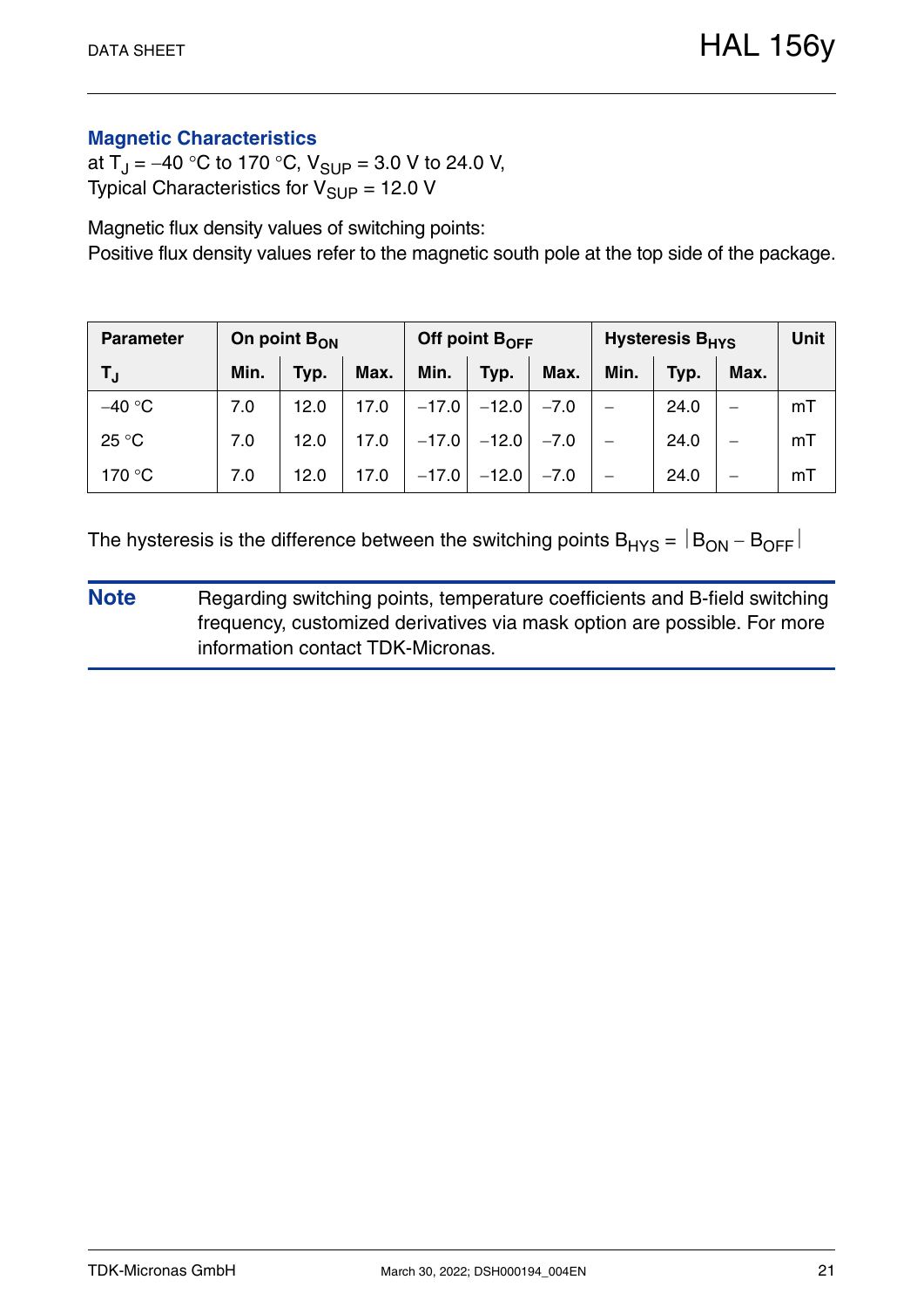## <span id="page-21-0"></span>**4.12. HAL 1563 Magnetic Characteristics**

The unipolar inverted HAL 1563 Hall-switch provides high sensitivity [\(see Fig. 4–8 on](#page-21-1) [page 22\)](#page-21-1).

The sensor turns to low current consumption  $(I_{\text{SUPIO}})$  with the magnetic south pole on the top side of the package and turns to high current consumption  $(I_{\text{SUPhi}})$  if the magnetic field is removed. It does not respond to the magnetic north pole on the top side of the package.

For correct functioning in the application, the sensor requires only the magnetic south pole on the top side of the package.

### **Magnetic Features:**

- switching type: unipolar inverted
- high sensitivity
- typical  $B_{ON}$ : 7.6 mT at room temperature
- typical  $B_{\text{OFF}}$ : 9.4 mT at room temperature
- operates with static magnetic fields and dynamic magnetic fields up to 12 kHz
- typical temperature coefficient of magnetic switching points is 0 ppm/K

### **Applications**

The HAL 1563 is the optimal sensor for all applications with one magnetic polarity and weak magnetic amplitude at the sensor position where an inverted output signal is required, such as:

- applications with large air gap or weak magnets
- brake pedal position detection (brake light switch)
- seat belt presence detection
- seat position detection,
- break fluid level switch



<span id="page-21-1"></span>**Fig. 4–8:** Definition of magnetic switching points for the HAL 1563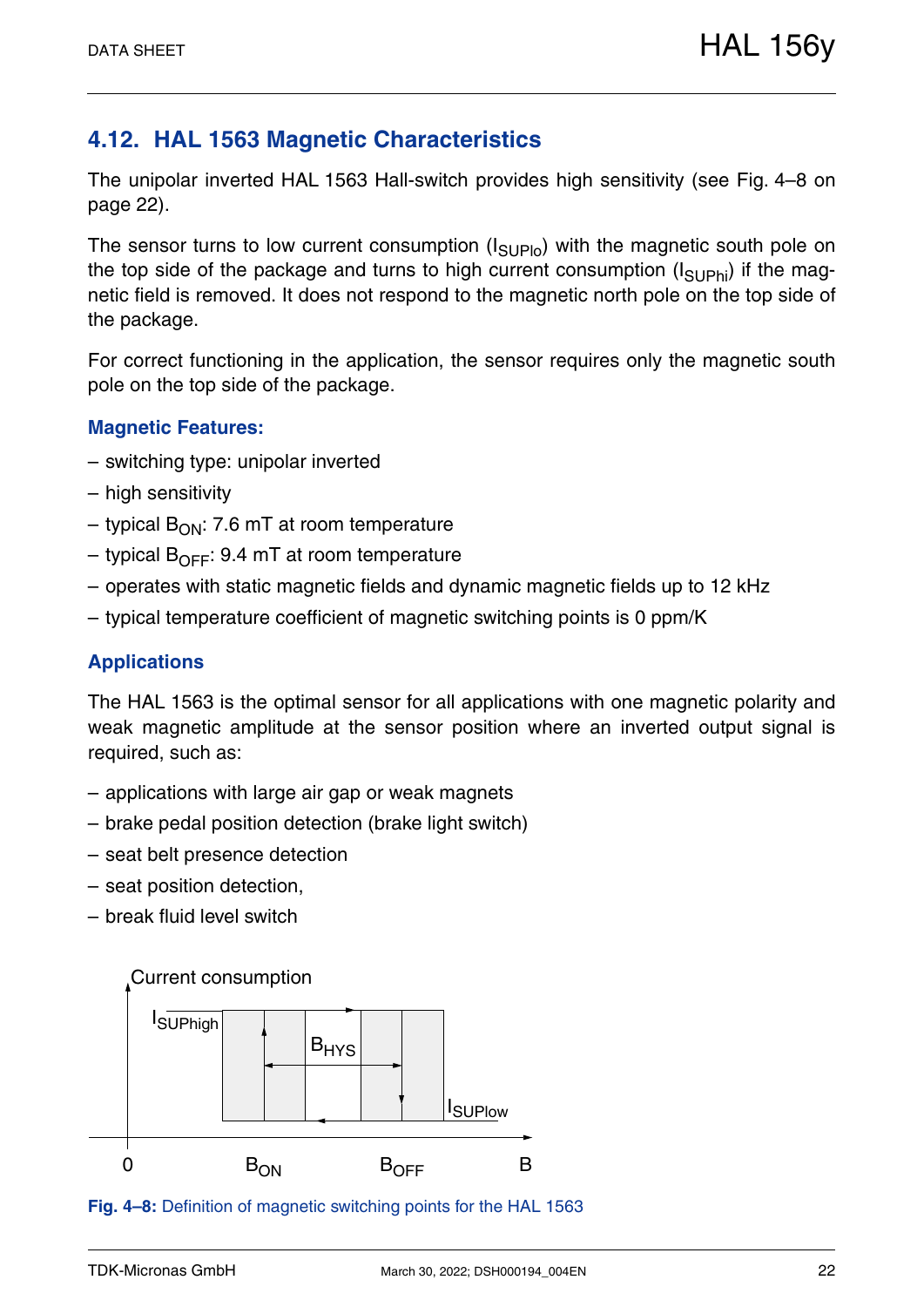### **Magnetic Characteristics**

at  $T_J = -40$  °C to 170 °C,  $V_{SUP} = 3.0$  V to 24.0 V, Typical Characteristics for  $V_{\text{SUP}} = 12.0 \text{ V}$ 

Magnetic flux density values of switching points: Positive flux density values refer to the magnetic south pole at the top side of the package.

| <b>Parameter</b> | On point B <sub>ON</sub> |      |      | Off point $B_{OFF}$ |      |      | <b>Hysteresis B<sub>HYS</sub></b> | Unit |                          |    |
|------------------|--------------------------|------|------|---------------------|------|------|-----------------------------------|------|--------------------------|----|
| T,               | Min.                     | Typ. | Max. | Min.                | Typ. | Max. | Min.                              | Typ. | Max.                     |    |
| $-40 °C$         | 5.5                      | 7.6  | 10.5 | 7.0                 | 9.4  | 12.0 | $\overline{\phantom{0}}$          | 1.8  | –                        | mT |
| 25 °C            | 5.8                      | 7.6  | 10.0 | 7.0                 | 9.4  | 11.5 | $\qquad \qquad$                   | 1.8  | $\overline{\phantom{0}}$ | mT |
| 170 °C           | 5.5                      | 7.6  | 10.5 | 7.0                 | 9.4  | 12.0 |                                   | 1.8  |                          | mT |

The hysteresis is the difference between the switching points  $B_{HYS} = |B_{ON} - B_{OFF}|$ 

**Note** Regarding switching points, temperature coefficients and B-field switching frequency, customized derivatives via mask option are possible. For more information contact TDK-Micronas.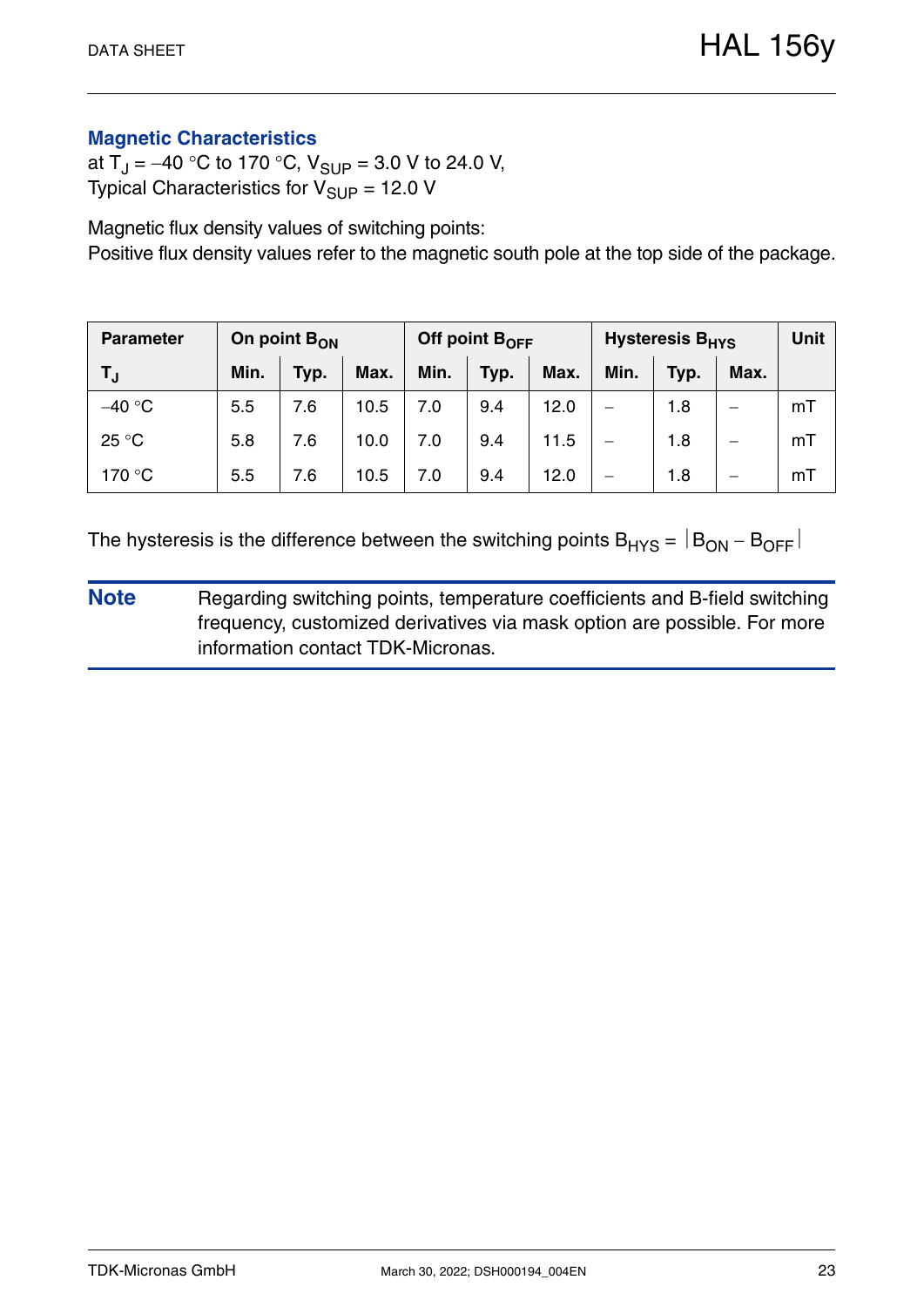## <span id="page-23-0"></span>**4.13. HAL 1564 Magnetic Characteristics**

The unipolar inverted HAL 1564 Hall-switch provides high sensitivity [\(see Fig. 4–9 on](#page-23-1) [page 24\)](#page-23-1).

The sensor turns to low current consumption  $(I_{\text{SUPIO}})$  with the magnetic south pole on the top side of the package and turns to high current consumption  $(I_{\text{SUPhi}})$  if the magnetic field is removed. It does not respond to the magnetic north pole on the top side of the package.

For correct functioning in the application, the sensor requires only the magnetic south pole on the top side of the package.

### **Magnetic Features:**

- switching type: unipolar inverted
- high sensitivity
- typical  $B_{ON}$ : 4.1 mT at room temperature
- typical  $B_{\text{OFF}}$ : 6.0 mT at room temperature
- operates with static magnetic fields and dynamic magnetic fields up to 12 kHz
- typical temperature coefficient of magnetic switching points is  $-1000$  ppm/K

### **Applications**

The HAL 1564 is the optimal sensor for all applications with one magnetic polarity and weak magnetic amplitude at the sensor position where an inverted output signal is required, such as:

- applications with large air gap or weak magnets
- brake pedal position detection (brake light switch)
- seat belt presence detection
- seat position detection
- break fluid level switch



<span id="page-23-1"></span>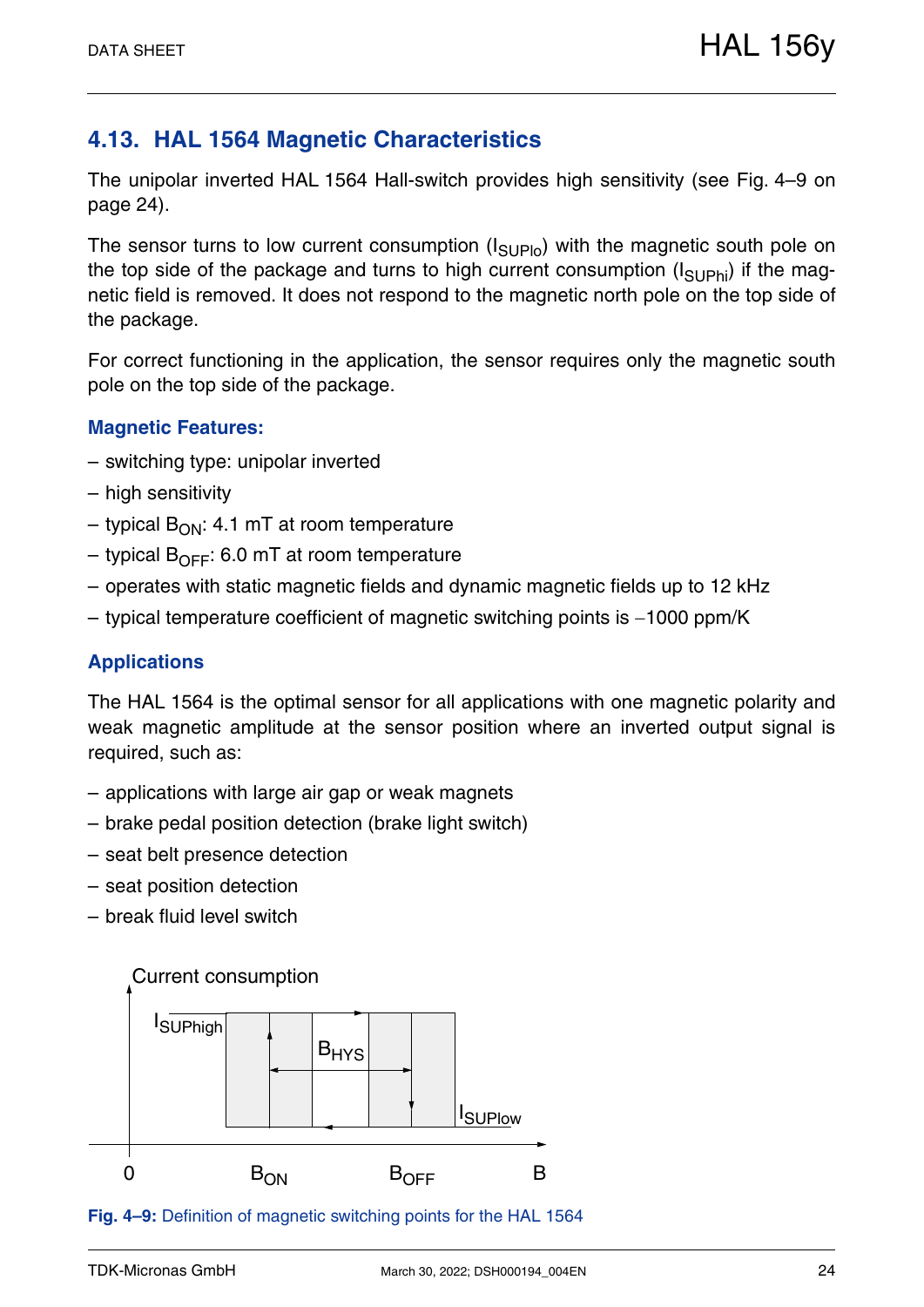### **Magnetic Characteristics**

at  $T_J = -40$  °C to 170 °C,  $V_{SUP} = 3.0$  V to 24 V, Typical Characteristics for  $V_{\text{SUP}} = 12.0 \text{ V}$ 

Magnetic flux density values of switching points: Positive flux density values refer to the magnetic south pole at the top side of the package.

| <b>Parameter</b> | On point $B_{ON}$ |      |      | Off point $B_{OFF}$ |      |      | <b>Hysteresis B<sub>HYS</sub></b> | <b>Unit</b> |      |    |
|------------------|-------------------|------|------|---------------------|------|------|-----------------------------------|-------------|------|----|
| T,               | Min.              | Typ. | Max. | Min.                | Typ. | Max. | Min.                              | Typ.        | Max. |    |
| $-40$ °C         | 3.2               | 4.5  | 6.7  | 5.0                 | 6.4  | 8.5  |                                   | 1.9         |      | mT |
| 25 °C            | 2.9               | 4.1  | 6.1  | 4.3                 | 6.0  | 7.7  |                                   | 1.9         |      | mT |
| 170 °C           | 2.4               | 4.0  | 6.4  | 3.7                 | 5.6  | 7.7  |                                   | 1.6         |      | mT |

The hysteresis is the difference between the switching points  $B_{HYS} = |B_{ON} - B_{OFF}|$ 

**Note** Regarding switching points, temperature coefficients and B-field switching frequency, customized derivatives via mask option are possible. For more information contact TDK-Micronas.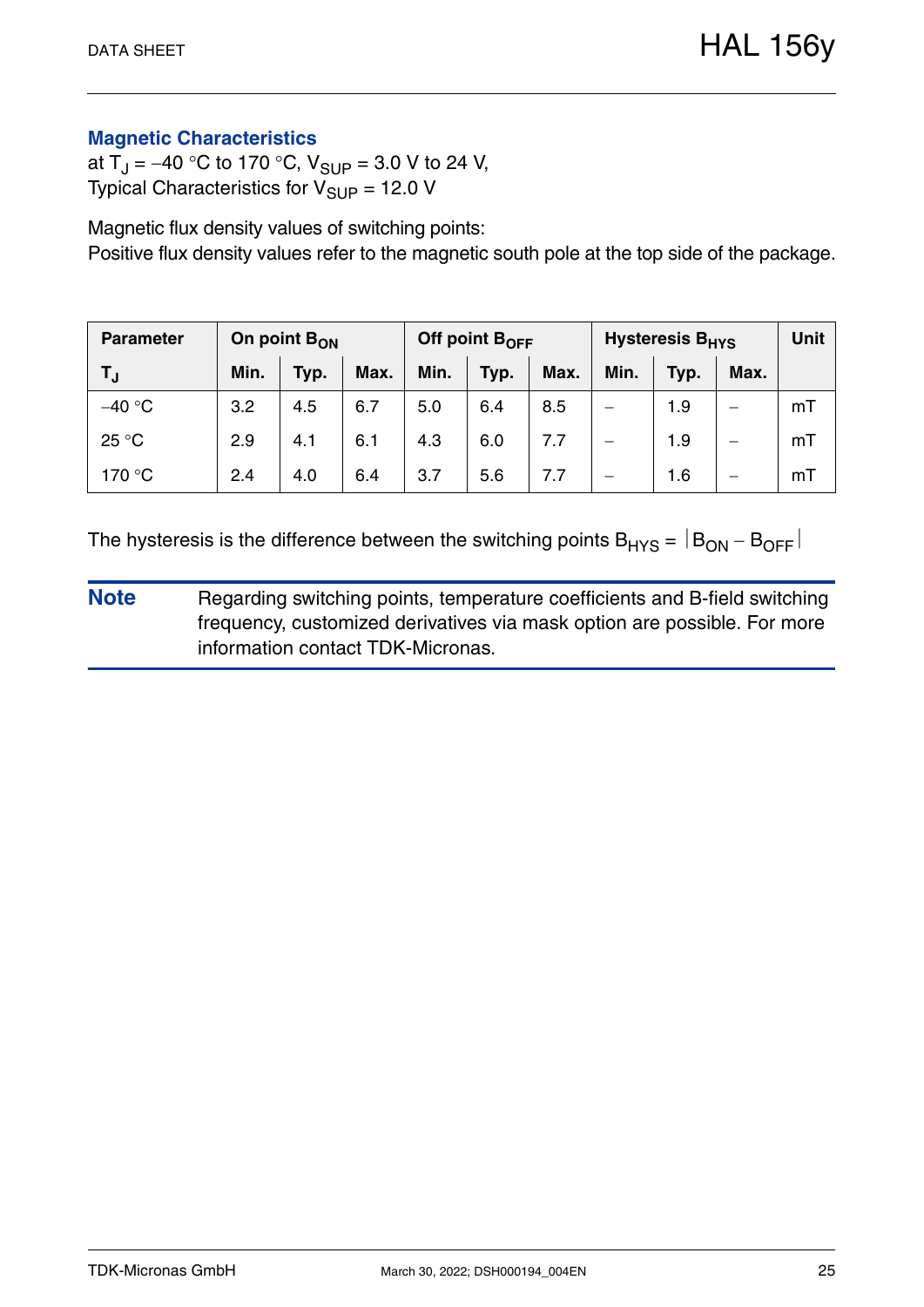## <span id="page-25-0"></span>**4.14. HAL 1565 Magnetic Characteristics**

The unipolar HAL 1565 is a high-sensitive unipolar switching sensor [\(see Fig. 4–10 on](#page-25-1) [page 26\)](#page-25-1).

The sensor turns to high current consumption  $(I_{\text{SUPhi}})$  with the magnetic south pole on the top side of the package and turns to low current consumption  $(I_{\text{SUPlo}})$  if the magnetic field is removed. It does not respond to the magnetic north pole on the top side of the package.

For correct functioning in the application, the sensor requires only the magnetic south pole on the top side of the package.

### **Magnetic Features:**

- switching type: unipolar
- high sensitivity
- typical  $B_{ON}$ : 6.0 mT at room temperature
- typical  $B_{\text{OFF}}$ : 4.1 mT at room temperature
- operates with static magnetic fields and dynamic magnetic fields up to 12 kHz
- typical temperature coefficient of magnetic switching points is  $-1000$  ppm/K

### **Applications**

The HAL 1565 is the optimal sensor for all applications with one magnetic polarity and weak magnetic amplitude at the sensor position, such as:

- seat belt presence detection
- flow measurement
- door lock
- roof top open/close





<span id="page-25-1"></span>**Fig. 4–10:** Definition of magnetic switching points for the HAL 1565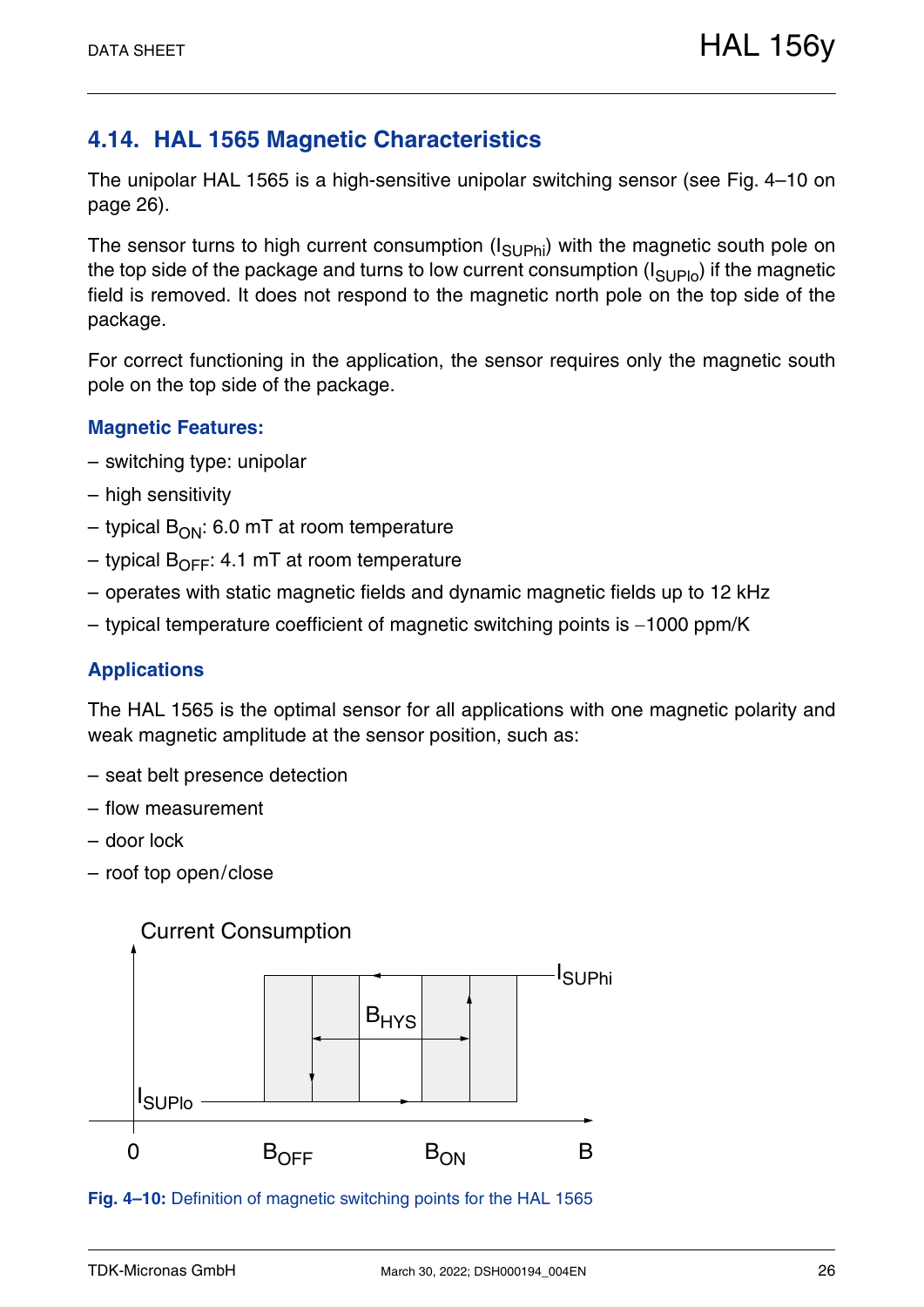### **Magnetic Characteristics**

at  $T_J = -40$  °C to 170 °C,  $V_{SUP} = 3.0$  V to 24.0 V, Typical Characteristics for  $V_{\text{SUP}} = 12.0 \text{ V}$ 

Magnetic flux density values of switching points: Positive flux density values refer to the magnetic south pole at the top side of the package.

| <b>Parameter</b> | On point $B_{ON}$ |      |      |      | Off point $B_{OFF}$ |      | <b>Hysteresis B<sub>HYS</sub></b> | <b>Unit</b> |      |    |
|------------------|-------------------|------|------|------|---------------------|------|-----------------------------------|-------------|------|----|
| TJ.              | Min.              | Typ. | Max. | Min. | Typ.                | Max. | Min.                              | Typ.        | Max. |    |
| $-40$ °C         | 5.0               | 6.4  | 8.5  | 3.2  | 4.5                 | 6.7  |                                   | 1.9         |      | mT |
| 25 °C            | 4.3               | 6.0  | 7.7  | 2.9  | 4.1                 | 6.1  |                                   | 1.9         |      | mT |
| 170 °C           | 3.7               | 5.6  | 7.7  | 2.4  | 4.0                 | 6.4  |                                   | 1.9         |      | mT |

The hysteresis is the difference between the switching points  $B_{HYS} = |B_{ON} - B_{OFF}|$ 

**Note** Regarding switching points, temperature coefficients and B-field switching frequency, customized derivatives via mask option are possible. For more information contact TDK-Micronas.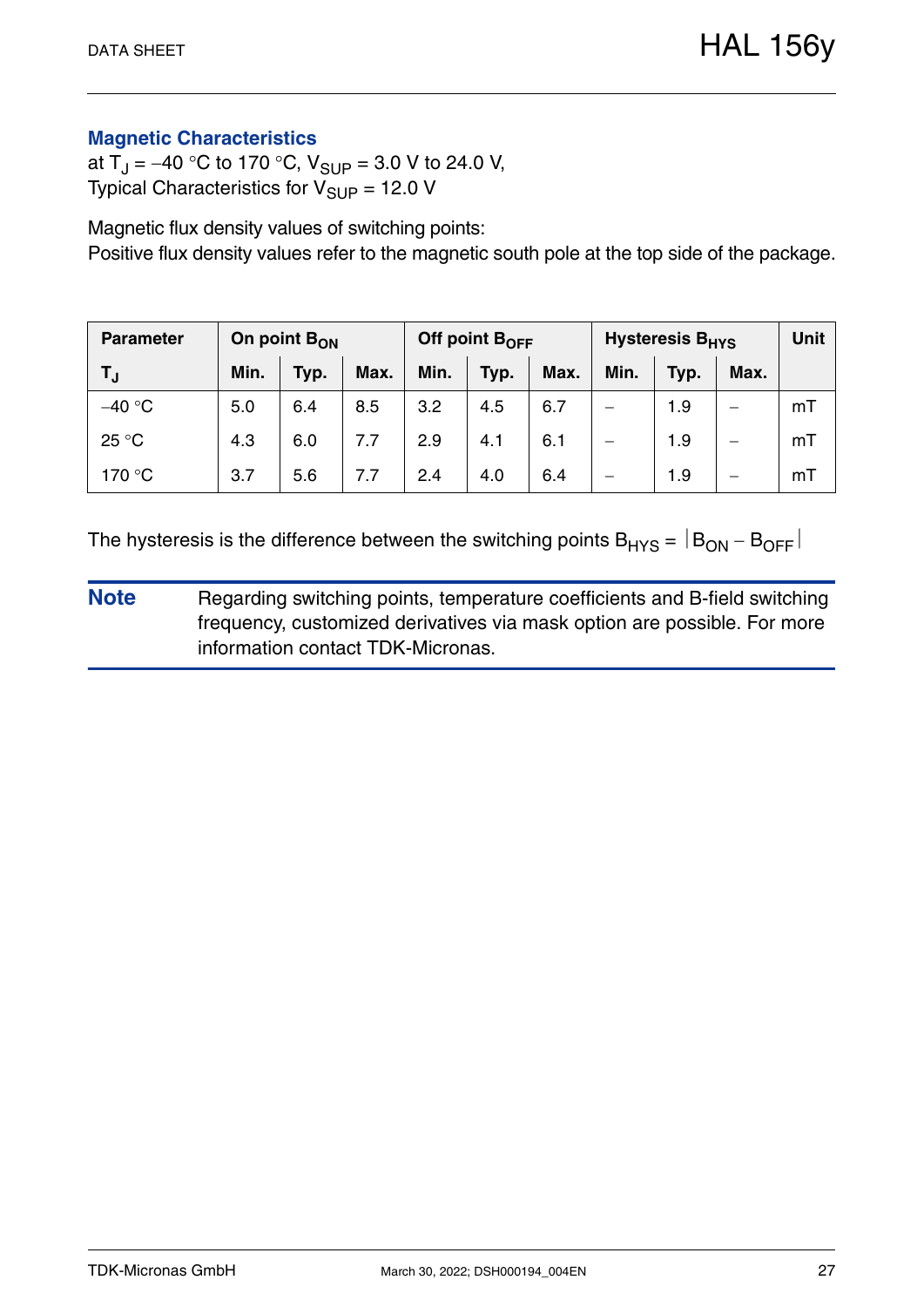## <span id="page-27-0"></span>**4.15. HAL 1566 Magnetic Characteristics**

The unipolar HAL 1566 is a high-sensitive unipolar switching sensor [\(see Fig. 4–11 on](#page-27-1) [page 28\)](#page-27-1).

The sensor turns to high current consumption  $(I_{\text{SUPhi}})$  with the magnetic south pole on the top side of the package and turns to low current consumption  $(I_{\text{SUPlo}})$  if the magnetic field is removed. It does not respond to the magnetic north pole on the top side of the package.

For correct functioning in the application, the sensor requires only the magnetic south pole on the top side of the package.

### **Magnetic Features:**

- switching type: unipolar
- high sensitivity
- typical  $B_{ON}$ : 9.4 mT at room temperature
- typical  $B_{\text{OFF}}$ : 7.6 mT at room temperature
- operates with static magnetic fields and dynamic magnetic fields up to 12 kHz
- typical temperature coefficient of magnetic switching points is 0 ppm/K

### **Applications**

The HAL 1566 is the optimal sensor for all applications with one magnetic polarity and weak magnetic amplitude at the sensor position, such as:

- seat belt presence detection
- seat position
- electric sun roof
- gear shift lever

## Current Consumption



<span id="page-27-1"></span>**Fig. 4–11:** Definition of magnetic switching points for the HAL 1566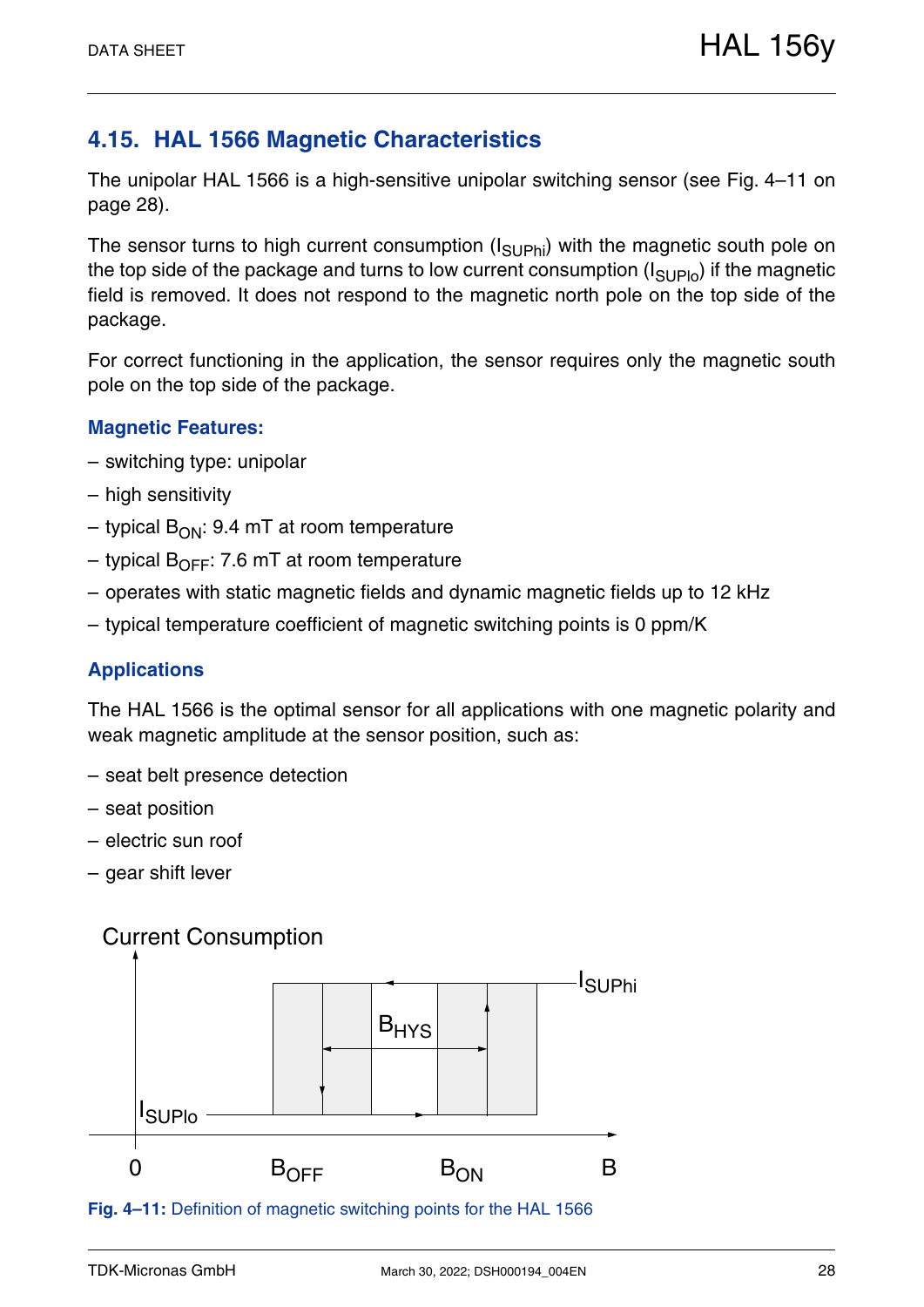### **Magnetic Characteristics**

at  $T_J = -40$  °C to 170 °C,  $V_{SUP} = 3.0$  V to 24.0 V, Typical Characteristics for  $V_{\text{SUP}} = 12.0 \text{ V}$ 

Magnetic flux density values of switching points: Positive flux density values refer to the magnetic south pole at the top side of the package.

| <b>Parameter</b> | On point B <sub>ON</sub> |      |      |      | Off point $B_{OFF}$ |      | <b>Hysteresis B<sub>HYS</sub></b> | Unit |                          |    |
|------------------|--------------------------|------|------|------|---------------------|------|-----------------------------------|------|--------------------------|----|
| T,               | Min.                     | Typ. | Max. | Min. | Typ.                | Max. | Min.                              | Typ. | Max.                     |    |
| $-40 °C$         | 7.0                      | 9.4  | 12.0 | 5.5  | 7.6                 | 10.5 | $\overline{\phantom{0}}$          | 1.8  | –                        | mT |
| 25 °C            | 7.3                      | 9.4  | 11.5 | 5.8  | 7.6                 | 10.0 | $\qquad \qquad$                   | 1.8  | $\overline{\phantom{0}}$ | mT |
| 170 °C           | 7.0                      | 9.4  | 12.0 | 5.5  | 7.6                 | 10.5 |                                   | 1.8  |                          | mT |

The hysteresis is the difference between the switching points  $B_{HYS} = |B_{ON} - B_{OFF}|$ 

**Note** Regarding switching points, temperature coefficients and B-field switching frequency, customized derivatives via mask option are possible. For more information contact TDK-Micronas.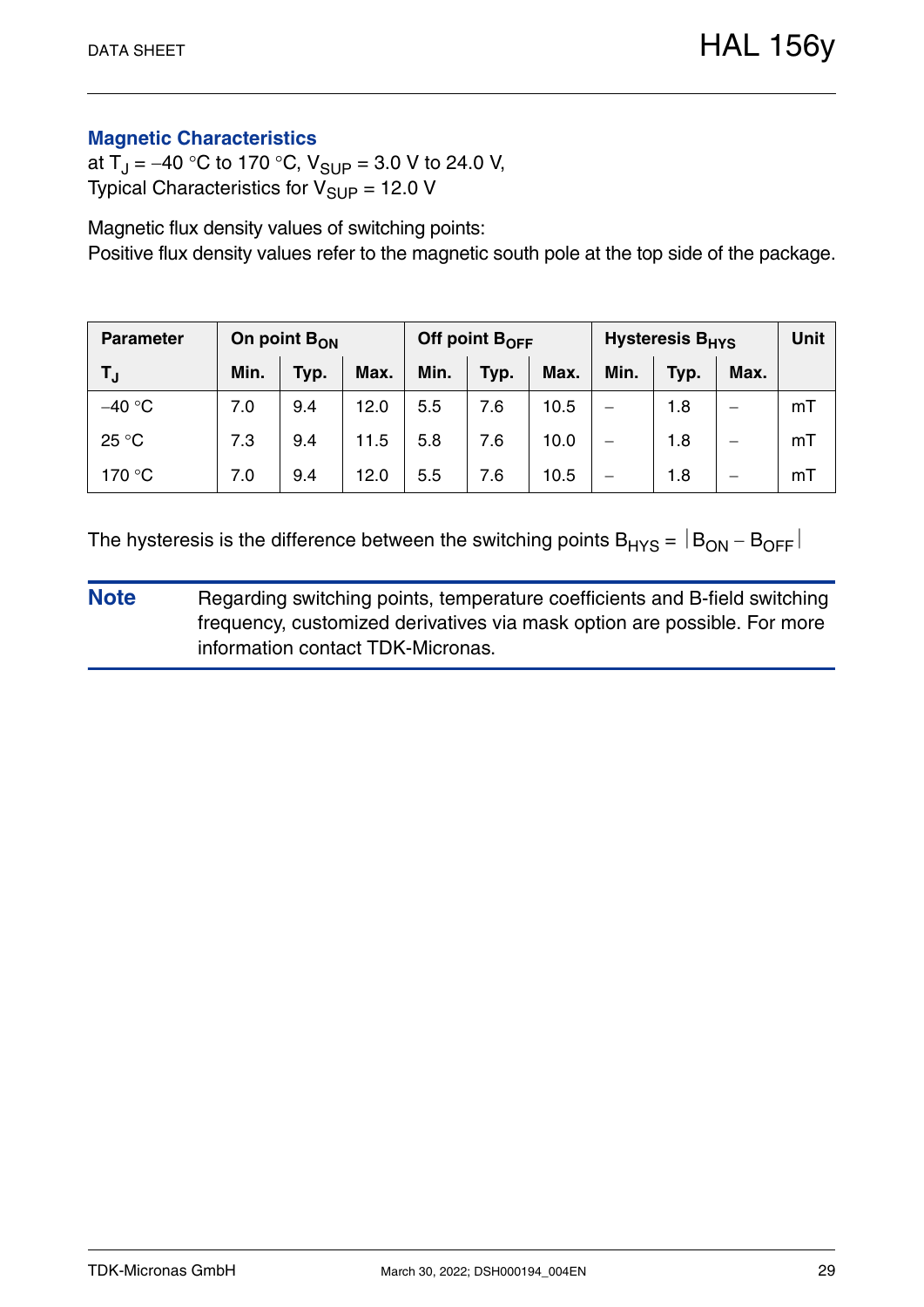# <span id="page-29-0"></span>**5. Application Notes**

## <span id="page-29-1"></span>**5.1. Application Circuits**

For applications with disturbances on the supply line or radiated disturbances, a series resistor  $R_V$  and a capacitor  $C_P$  both placed close to the sensor are recommended [\(see](#page-29-2) [Fig. 5–1\).](#page-29-2) In this case, the maximum  $R_L$  can be calculated as:

$$
R_{Lmax} = \frac{V_{BATTmin} - V_{SUPmin}}{I_{SUPhimax}} - R_V
$$

For example:  $R_V = 100 \Omega$  and  $C_P = 47 \text{ nF}$ 



<span id="page-29-2"></span>**Fig. 5–1:** Example application circuit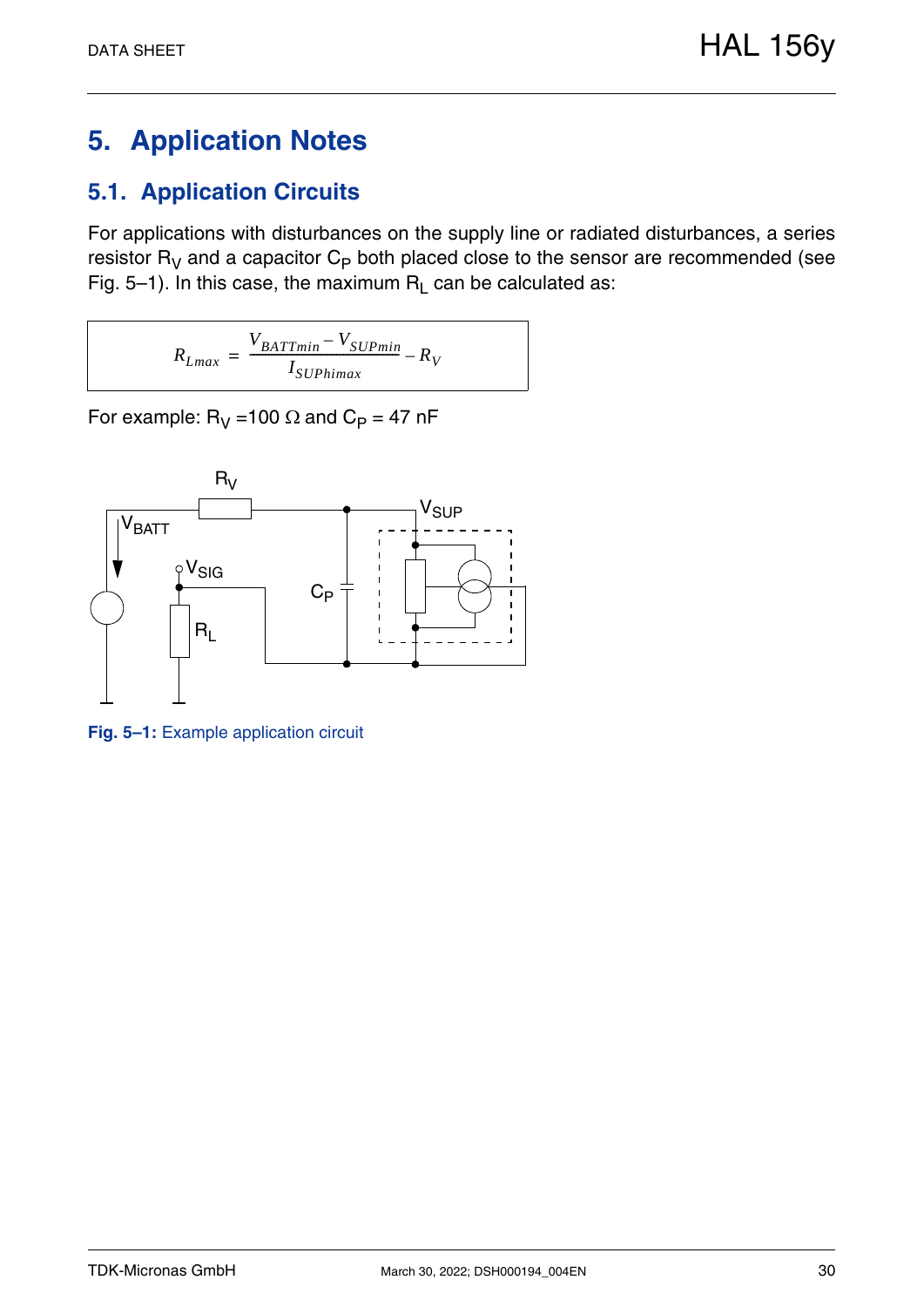## <span id="page-30-0"></span>**5.1.1. ESD System Level Application Circuit (ISO10605-2008)**

For an ESD system level application circuit according to ISO10605-2008 a 100 nF capacitor at VSUP is necessary.



<span id="page-30-1"></span> $1)$  required for 40 V load dump capability

**Fig. 5–2:** Application circuit with external resistor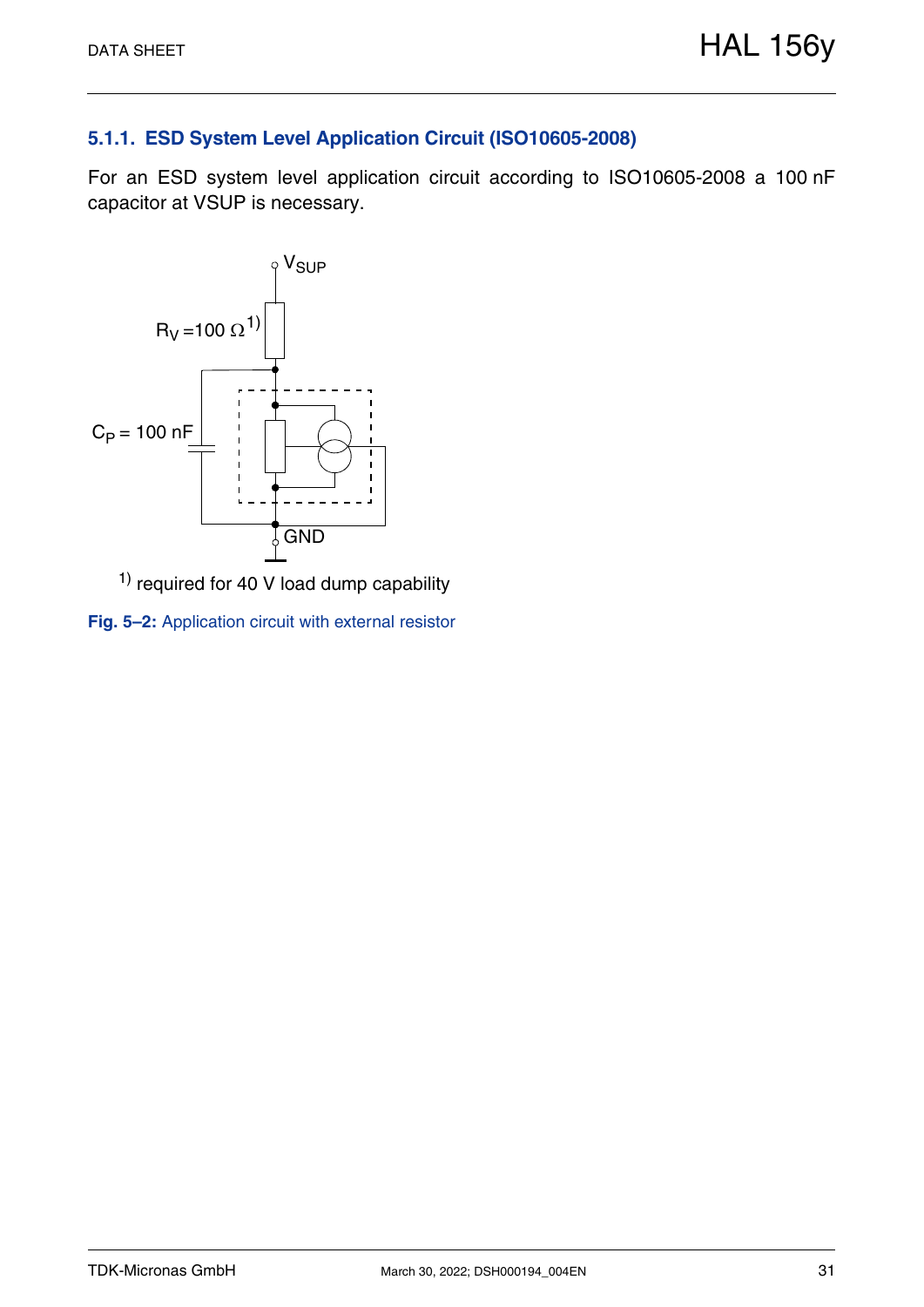## <span id="page-31-1"></span><span id="page-31-0"></span>**5.2. Ambient Temperature**

Due to the internal power dissipation, the temperature on the silicon chip (junction temperature  $T_{J}$ ) is higher than the temperature outside the package (ambient temperature  $T_{A}$ ).

 $T_I = T_A + \Delta T$ 

Under static conditions and continuous operation, the following equation applies:

$$
\Delta T = \left[\left(I_{SUPhi} \times \frac{t_{high}}{t_{period}}\right) + \left(I_{SUPlo} \times t \frac{t_{low}}{t_{period}}\right)\right] \times V_{SUP} \times R_{thja}
$$

For all sensors, the junction temperature range  $T_{\text{J}}$  is specified. The maximum ambient temperature  $T_{Amax}$  can be calculated as:

$$
T_{Amax} = T_{Jmax} - \Delta T
$$

For typical values, use the typical parameters. For worst case calculation, use the max. parameters according to the application conditions.

Example calculation for  $\Delta T$  with  $I_{\text{SUPhi}}=17 \text{ mA}$  ( $t_{\text{high}}=20\%$ ),  $I_{\text{SUPlo}}=7 \text{ mA}$  ( $t_{\text{low}}=80\%$ ),  $V_{\text{SUP}} = 5 V$ , R<sub>th</sub>=300 K/W

 $\Delta T$ =  $[(0.017 \text{ A} \times 0.2) + (0.007 \text{ A} \times 0.8)] \times 5 \text{ V} \times 300 \text{ K/W}$ = 13.5 K

$$
T_{Amax} = 170 \,^{\circ}\text{C} - 13.5 \,^{\circ}\text{C} = 156.5 \,^{\circ}\text{C}
$$

For 2-wire devices self-heating can be critical due to the range of  $I_{\text{SUPhi}}$ . The junction temperature can be reduced with pulsed supply voltage. For supply times  $(t_{on})$  of e.g. 120  $\mu$ s, the following equation can be used:

$$
\Delta T = I_{SUPhi} \times V_{SUP} \times R_{thja} \times \frac{t_{on}}{t_{off} + t_{on}}
$$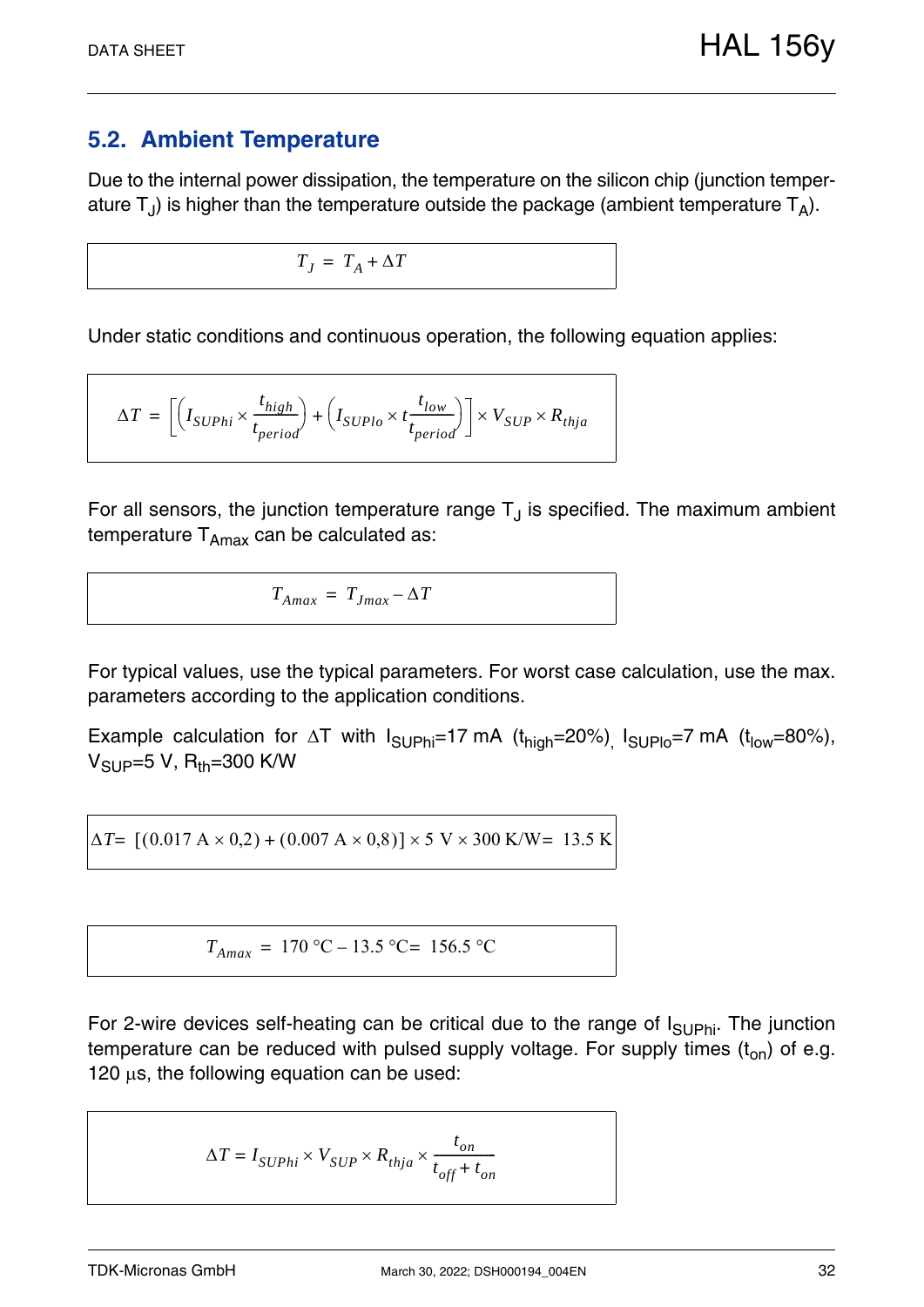## <span id="page-32-0"></span>**5.3. Start-Up Behavior**

For supply voltages below the undervoltage threshold  $V_{UV}$ , the current consumption is undefined. After exceeding  $V_{UV}$ , the sensor has an enable time  $(t_{en})$ . During the enable time, the current consumption is defined as error current  $(I_{SIIP})$ .

After  $t_{en}$ , the current consumption will be  $I_{\text{SUPhi}}$  if the applied magnetic field B is above  $B_{ON}$ . The current consumption will be  $I_{SUPIO}$  if B is below  $B_{OFF}$ . In case of sensors with an inverted switching behavior, the current consumption will be  $I_{\text{SUPlow}}$  if B > B<sub>OFF</sub> and  $I_{\text{SUPhi}}$ if  $B < B_{ON}$ .

After  $t_{en}$  and magnetic fields between  $B_{OFF}$  and  $B_{ON}$ , the current consumption of the HAL 156y sensor will be either  $I_{\text{SUPhi}}$  or  $I_{\text{SUPlo}}$ . Any transition of magnetic switching points above  $B_{ON}$ , respectively, below  $B_{OFF}$  will change the corresponding current consumption.

## <span id="page-32-1"></span>**5.4. EMC and ESD**

For applications with disturbances on the supply line or radiated disturbances, a series resistor and a capacitor are recommended. The series resistor and the capacitor should be placed as closely as possible to the HAL sensor.

Special application arrangements were evaluated to pass EMC tests according to different standards, such as ISO 7637, ISO 16750, IEC 61967, ISO 11452 and ISO 62132.